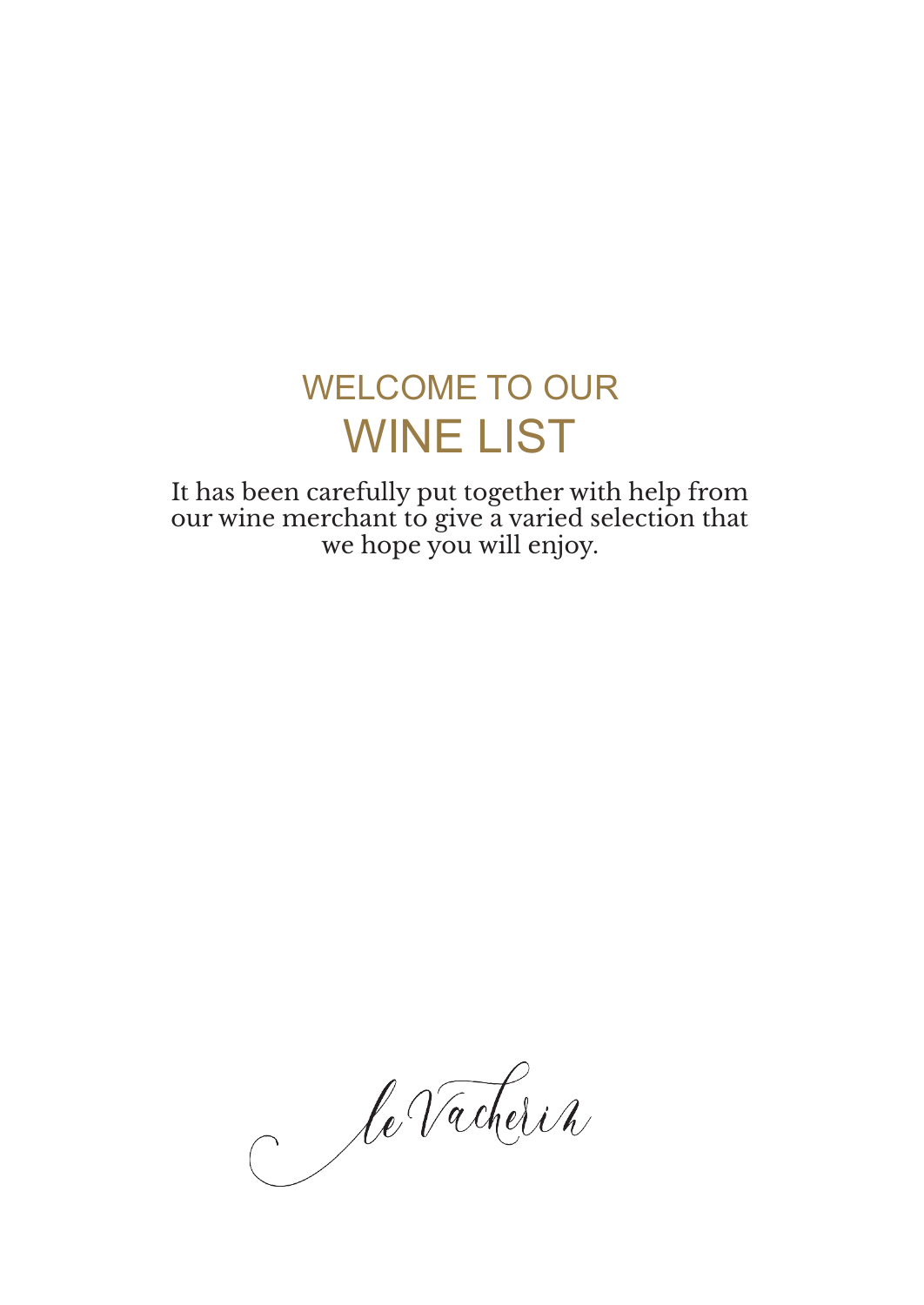

We are proud to partner with our long-term friends at Devaux to offer you some of the most expressive and best value wines from Champagne. Devaux was founded in 1846 and was family-owned for over a century. Today, they represent a collective of growers and boast complete control of their own vineyards. They are located in the Côte des Bars, the heartland of Pinot Noir in Champagne where the grapes see huge demand from top producers. Geographically loser to Chablis than Reims or Epernay, the vines are grown on Burgundian soils of Kimmeridgian Marl and Portlandian limestone.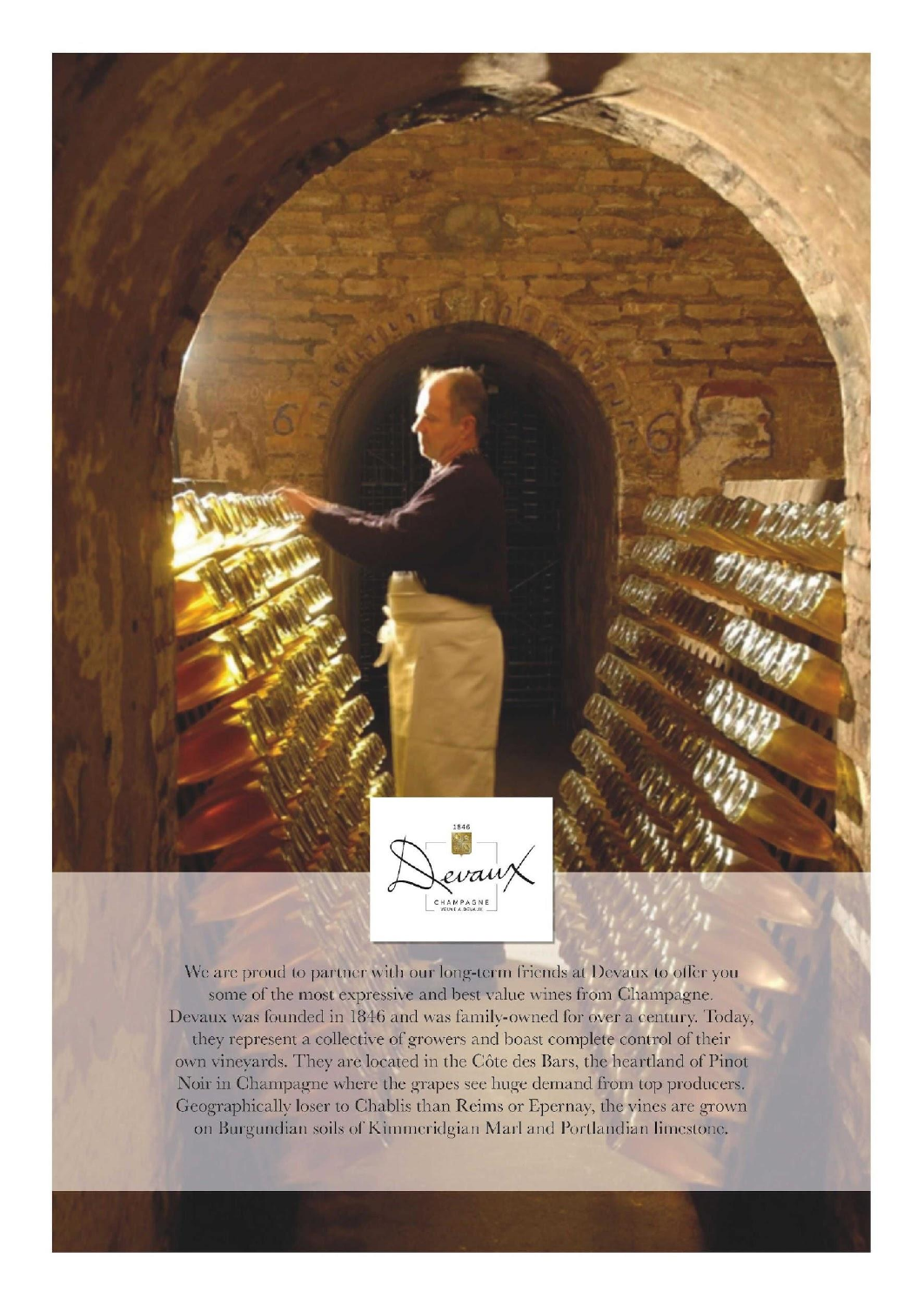le Vacherin

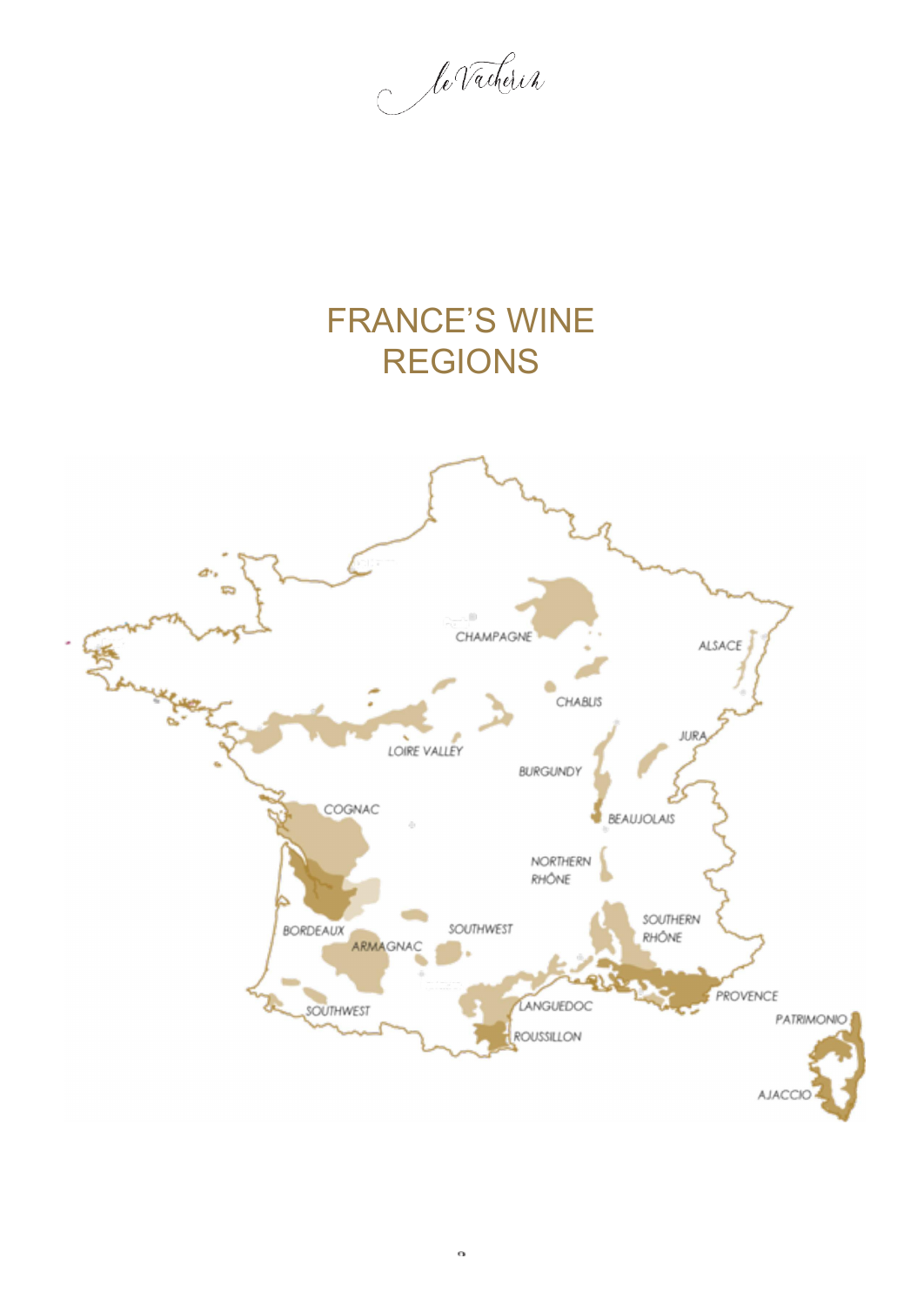le Vacherin

# INDEX

| <b>Aperitifs and Beers</b>                  | 5  |
|---------------------------------------------|----|
| Champagne / Sparkling wines and White Wines | 6  |
| White Wines by the glass                    | 7  |
| White Wines in magnum                       | 7  |
| White Wines by the bottle                   | 8  |
| Rosé Wines                                  | 12 |
| Red Wines by the glass                      | 13 |
| Red Wines in magnum                         | 13 |
| Red Wines by the bottle                     | 14 |
| <b>Dessert Wines</b>                        | 18 |
| Liquors                                     | 19 |
| Port                                        | 19 |
| Cognac and Single Malt Whisky               | 20 |
| Les Cafés                                   | 21 |
| <b>Soft Drinks</b>                          | 22 |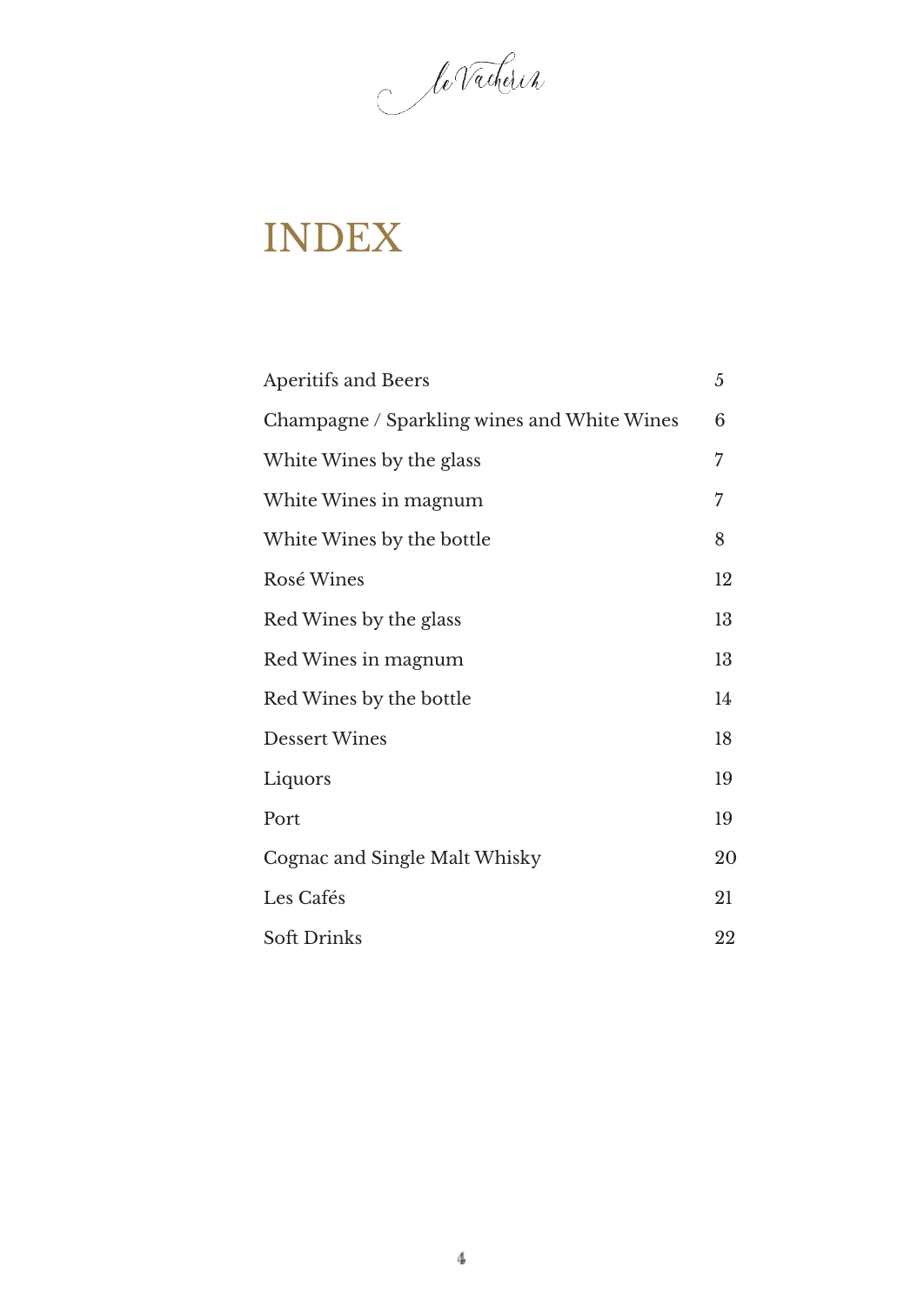le Vacherin

### APERITIFS

| Campari            | 6.95 |
|--------------------|------|
| Dubonnet           | 6.95 |
| Martini Bianco     | 6.95 |
| Martini Extra Dry  | 6.95 |
| Martini Rosso      | 6.95 |
| Tio Pepe           | 6.95 |
| Amontillado Medium | 6.95 |
| Pimm's             | 6.95 |

| <b>BEERS</b>                                                                                                                                     | 330ml |
|--------------------------------------------------------------------------------------------------------------------------------------------------|-------|
| Kronenbourg (275ml)                                                                                                                              | 4.50  |
| Stella Artois                                                                                                                                    | 4.50  |
| Baladin Wayan                                                                                                                                    | 8.50  |
| Deep yellow, slightly hazy saison with a fine, persistent<br>head. Floral with herbaceous notes of rosemary and thyme.                           |       |
| Baladin Rock 'n' Roll                                                                                                                            | 8.50  |
| Deeply coloured with a white head and persistent finish.<br>Slightly peppery with some light spices and cereal notes.                            |       |
| Baladin Isaac                                                                                                                                    | 8.50  |
| An intensely fruity wheat beer that also has delicate notes of<br>chamomile. Very easy to drink, on the palate it has apricot, fig<br>and spice. |       |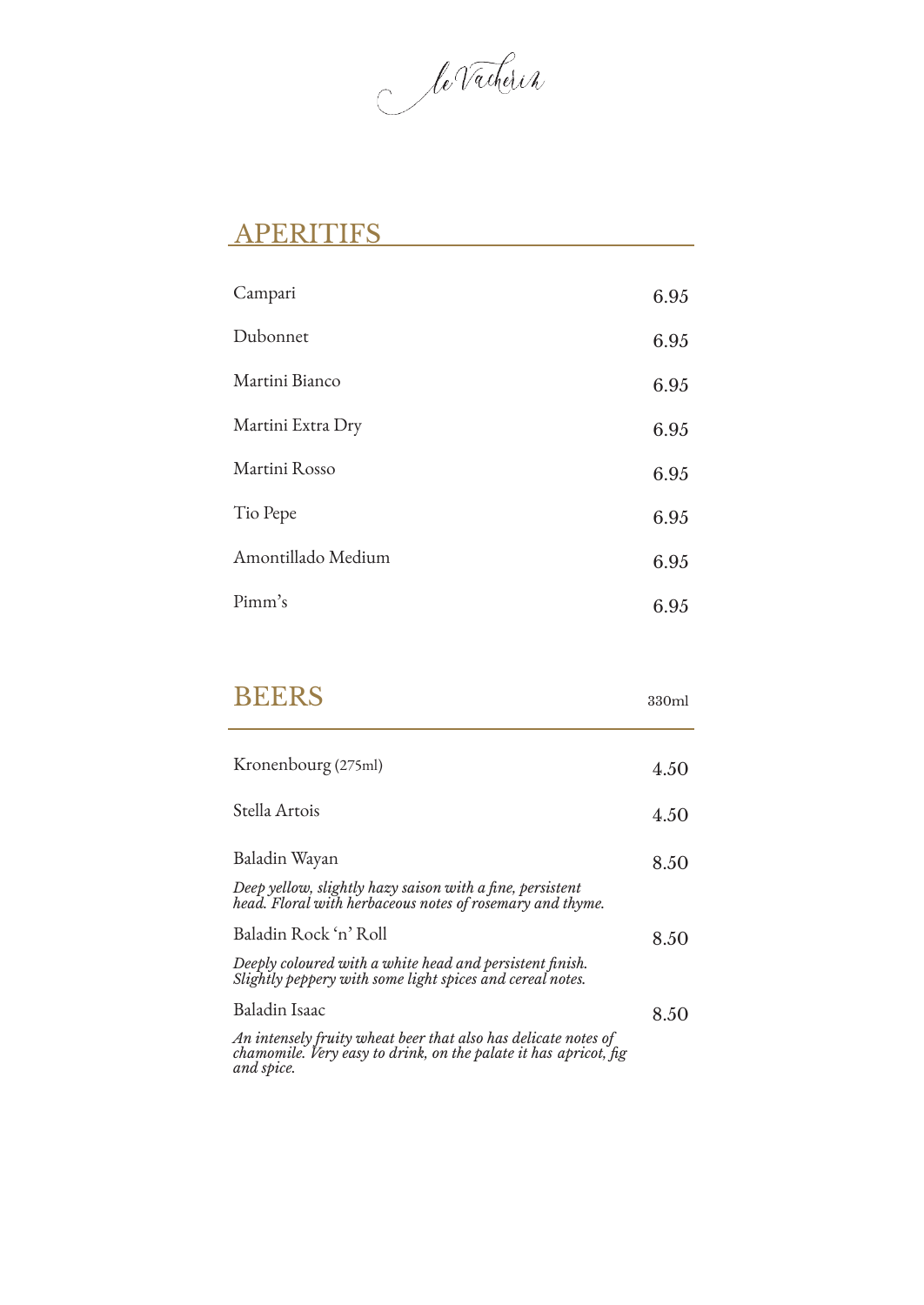le Vacherin

|                | <b>CHAMPAGNES &amp; SPARKLING</b>                       | Glass<br>125ml | Bottle<br>750ml |
|----------------|---------------------------------------------------------|----------------|-----------------|
|                | <b>WINES</b>                                            |                |                 |
| c1             | Prosecco Spumante Extra Dry NV                          | 6.50           | 34.00           |
|                | Ca' di Alte   Veneto   Italy                            |                |                 |
| c2             | 'Perle Noire' Méthode Traditionelle Blanc de Noirs Brut | 7.00           | 41.50           |
|                | Louis Bouillot   Burgundy   France                      |                |                 |
| c3             | Grande Réserve, Brut NV                                 | 13.95          | 69.50           |
|                | Devaux   Bar- Sur - Seine   France                      |                |                 |
| c4             | Cuvée Rosé, NV                                          | 14.95          | 83.00           |
|                | Devaux   Bar- Sur- Seine   France                       |                |                 |
| c5             | Cuvée D, Aged 5 years NV                                |                | 83.50           |
|                | Devaux   Bar- Sur- Seine   France                       |                |                 |
| c6             | D Millesimé, 2009                                       |                | 85.00           |
|                | Devaux   Bar-sur-Seine   France                         |                |                 |
| c7             | Nyetimber Blanc de Blancs 2014                          |                | 95.00           |
|                | West Sussex   Southern England   United Kingdom         |                |                 |
| c8             | Cuvée Rosé Champagne                                    |                | 115.00          |
|                | Laurent-Perrier   Tours-sur-Marne                       |                |                 |
| c <sub>9</sub> | Devaux Sténopé, 2011                                    |                | 220.00          |
|                | Devaux  Bar Sur Seine   France                          |                |                 |
| c10            | Cristal 2013                                            |                | 350.00          |
|                | Louis Roederer   Montagne de Reims   France             |                |                 |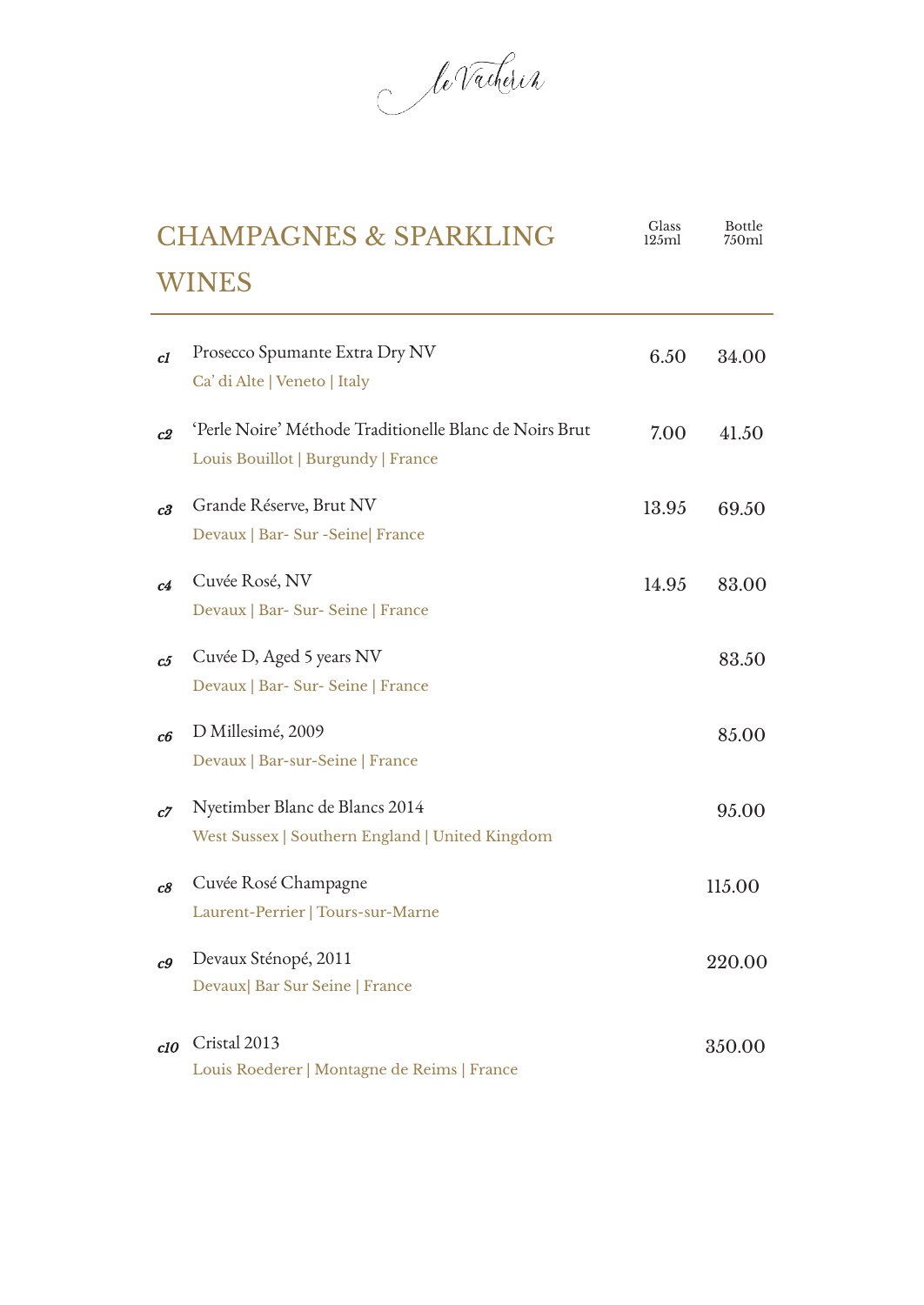le Vacherin

|                       | <b>WHITE WINES</b> by the glass                                                               | <b>Glass</b><br>175ml | Carafe<br>500ml | <b>Bottle</b><br>750ml |
|-----------------------|-----------------------------------------------------------------------------------------------|-----------------------|-----------------|------------------------|
| g4                    | 2020 Vermentino<br>Les Vignes de L'Eglise   Languedoc   France                                | 5.00                  | 14.25           | 21.50                  |
| g5                    | 2020 Chardonnay<br>Monrouby   Languedoc   France                                              | 5.50                  | 15.50           | 22.50                  |
| g6                    | 2020 Sauvignon Blanc<br>Baron de Badassière   Languedoc   France                              | 6.95                  | 16.95           | 27.50                  |
| g7                    | 2020 Muscadet Sèvre-et-Maine sur<br>Lie<br>Château du Coing de St. Fiacre   Loire  <br>France | 6.95                  | 17.95           | 30.00                  |
| g8                    | 2020 'Terre di Monteforte' Soave<br>Classico<br>Cantina di Monteforte   Veneto   Italy        | 7.25                  | 18.25           | 30.00                  |
| g9                    | 2020 Albariño 'Silandeiro'<br>Bodegas Gallegas  Rías Baixas   Spain                           | 8.95                  | 27.50           | 45.00                  |
| gl<br>0               | 2019 Chablis<br>Domaine Corinne Perchaud   Burgundy  <br>France                               | 10.50                 | 35.00           | 55.00                  |
|                       | <b>WHITE WINES</b> by Magnum                                                                  |                       |                 | <b>Bottle</b><br>150c1 |
| $\boldsymbol{m}$<br>1 | 2019 Chablis 'St Martin'<br>Domaine Laroche   Burgundy   France                               |                       |                 | 120.00                 |

m2 2019 Bourgogne Blanc Domaine de Montille | Burgundy | France

145.00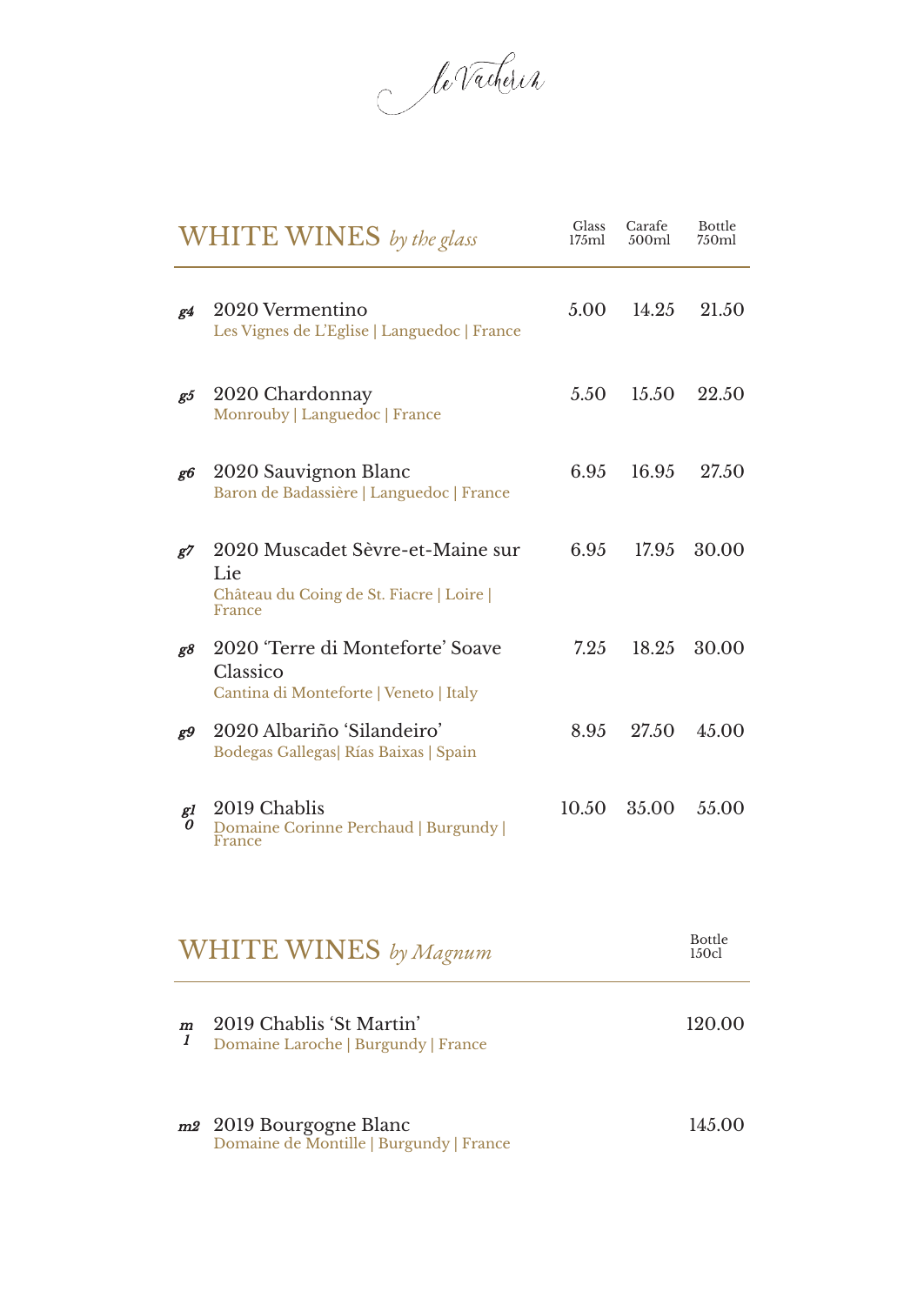le Vacherin

## WHITE WINES *by the bottle*

### **THE MEDITERRANEAN ARC**

| w0 | 2020 Vermentino<br>Les Vignes de L'Eglise   Languedoc   France                                                                                                                                                                                                                                                                                                                                                    | 21.50 |
|----|-------------------------------------------------------------------------------------------------------------------------------------------------------------------------------------------------------------------------------------------------------------------------------------------------------------------------------------------------------------------------------------------------------------------|-------|
| wl | 2020 Chardonnay<br>Monrouby   Languedoc   France                                                                                                                                                                                                                                                                                                                                                                  | 22.50 |
| w2 | 2020 Viognier<br>Baron de Badassière   Languedoc   France                                                                                                                                                                                                                                                                                                                                                         | 27.50 |
| w3 | 2021 Picpoul de Pinet<br>Baron de Badassière   Languedoc   France<br>Pale lemon in colour with a youthful rim. Crisp apple aromas are<br>complemented with a citrus edge. On the palate, it has attractive weight, with<br>a good balance of ripe, yellow plums and greengages and a fresh lime zest<br>acidity that continue through the finish.                                                                 | 27.50 |
| w4 | 2017 'Le Pal' Grenache Gris<br>Boulevard Napoléon   Languedoc   France<br>One of the best examples of white wines from the Languedoc region. Aromatic,<br>with citrus perfumes, this wine is rich and supple on the palate with distinct<br>notes of smoke and liquorice. The finish is fresh, long and lingering.                                                                                                | 59.00 |
|    | <b>LOIRE</b>                                                                                                                                                                                                                                                                                                                                                                                                      |       |
| w5 | 2020 'Wally' Sauvignon Blanc<br>Les Caves de la Loire   Loire   France                                                                                                                                                                                                                                                                                                                                            | 24.50 |
| w6 | 2020 Muscadet Sèvre-et-Maine sur Lie<br>Château du Coing de St. Fiacre   Loire   France<br>This wine is appreciated for its young, vivid, dry and fruity side that makes it<br>the perfect companion to seafood. A delicate, pale lemon colour with light floral<br>aromas of jasmine, pear and lightly toasted bread. The palate is juicy with<br>pure, citrus fruit character and a long, fine-textured finish. | 30.00 |
|    | w7 2020 Vouvray Sec<br>Château de Moncontour   Loire   France                                                                                                                                                                                                                                                                                                                                                     | 37.50 |
| w8 | 2020 Pouilly-Fumé<br>Domaine Jean-Pierre Bailly   Loire   France                                                                                                                                                                                                                                                                                                                                                  | 44.50 |
| w9 | 2021 Sancerre<br>Domaine Sauterau   Loire   France<br>Bright and pale golden. A fresh, citrus palate with herbaceous notes of hay and<br>nettle. Richly textured but with crisp acidity and textbook minerality.                                                                                                                                                                                                  | 62.00 |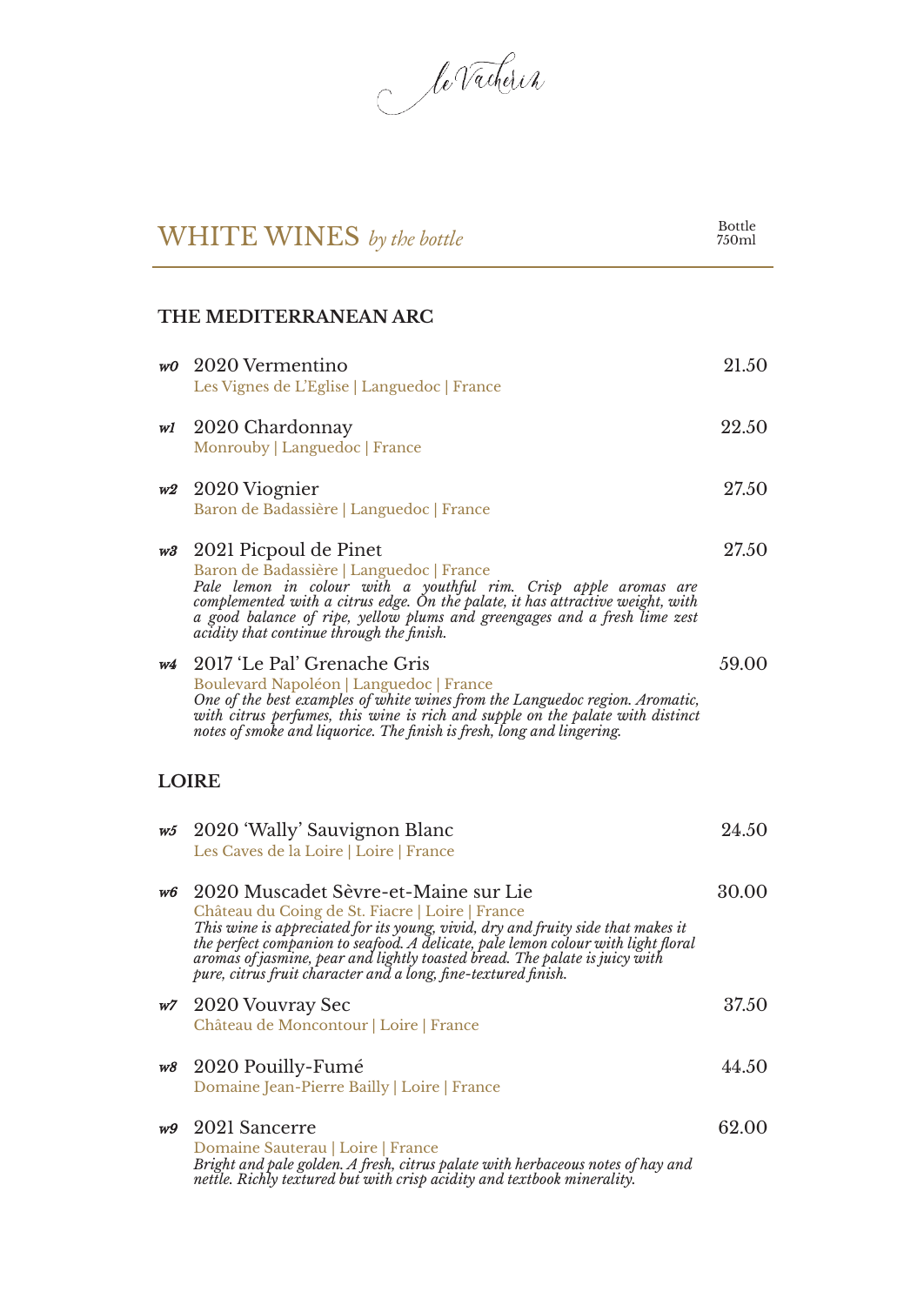le Vacherin

|         | WHITE WINES by the bottle                                                                                                                                                                                                                                                              | <b>Bottle</b><br>750ml |
|---------|----------------------------------------------------------------------------------------------------------------------------------------------------------------------------------------------------------------------------------------------------------------------------------------|------------------------|
|         | <b>EASTERN FRANCE &amp; NEIGHBOURS</b>                                                                                                                                                                                                                                                 |                        |
|         | w10 2019 'Klevner' Pinot Blanc Réserve<br>Cave de Hunwihr   Alsace   France                                                                                                                                                                                                            | 34.00                  |
|         | w <sub>II</sub> 2019 Riesling<br>Rolly Gassman   Alsace   France<br>Rich and concentrated with incredible purity of fruit. An off-dry palate is<br>beautifully balanced by laser-focussed freshness.                                                                                   | 52.00                  |
|         | <b>BOURGOGNE - CHABLIS &amp; YONNE</b>                                                                                                                                                                                                                                                 |                        |
|         | $w12$ 2019 Chablis<br>Domaine Corinne Perchaud   Burgundy   France                                                                                                                                                                                                                     | 55.00                  |
|         | w13 2018 'Fourchaume' Chablis Premier Cru<br>Domaine Corinne Perchaud   Burgundy   France<br>The initial bouquet is floral, followed by citrus aromas such as orange and fresh<br>pear notes. The palate is mineral with a citrus vein. It is a full-bodied and<br>well-balanced wine. | 75.00                  |
|         | <b>BOURGOGNE - CÔTE CHALONNAISE &amp; MÂCONNAIS</b>                                                                                                                                                                                                                                    |                        |
|         | w <sup>15</sup> 2018 Saint-Véran Vielles Vignes<br>Domaine Corsin   Burgundy   France                                                                                                                                                                                                  | 59.50                  |
|         | w <sub>16</sub> 2017 'Le Roc Blanc' Mercurey<br>Château de Santenay   Burgundy   France<br>This is a great value white Burgundy from a classic vintage - beautifully<br>aromatic with lovely ripe fruit and intensity.                                                                 | 58.00                  |
| $w l 7$ | 2020 Pouilly-Fuissé Vieilles Vignes<br>Domaine La Soufrandise   Burgundy   France                                                                                                                                                                                                      | 65.00                  |
|         | <i>w18</i> 2020 Rully<br>David Moret   Burgundy   France                                                                                                                                                                                                                               | 82.00                  |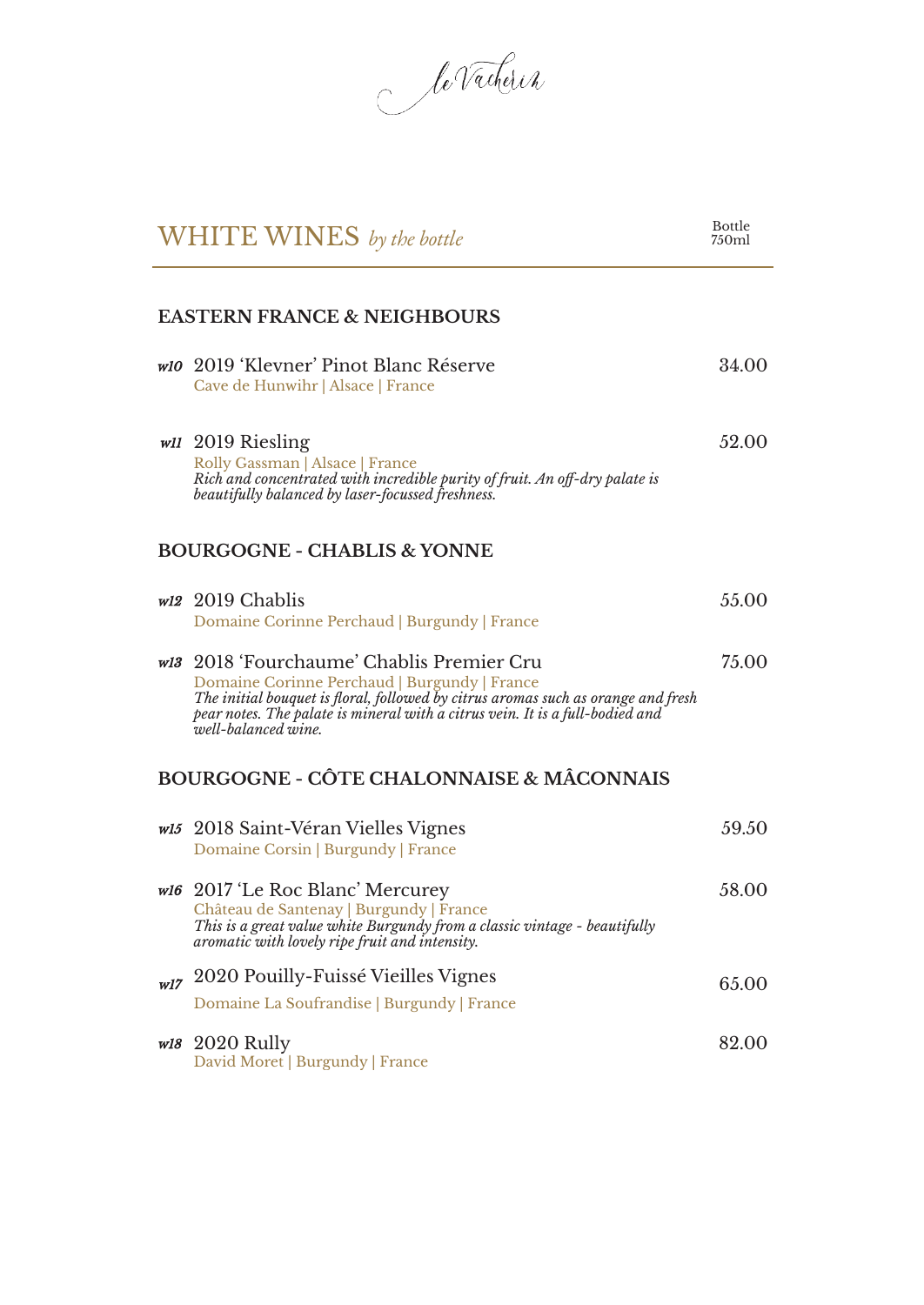le Vacherin

## WHITE WINES *by the bottle*

Bottle 750ml

#### **BOURGOGNE - CÔTE DE BEAUNE**

|              | w <sub>18</sub> 2019 En Vesvau' Saint-Aubin<br>Domaine Philippe Le Hardi   Burgundy   France                                                                                                                                                            | 82.00  |
|--------------|---------------------------------------------------------------------------------------------------------------------------------------------------------------------------------------------------------------------------------------------------------|--------|
|              | w19 2018 Meursault 'Le Limozin'<br>Jean-Claude Boisset  Burgundy   France<br>Restrained and elegant. Aromas of citronella and ripe lemons, the palate is<br>fresh and mineral with a persistent finish.                                                 | 140.00 |
| 0            | w <sub>2</sub> 2019 Puligny-Montrachet<br>Domaine de Montille   Burgundy   France                                                                                                                                                                       | 195.00 |
|              | w21 2018 'Clos St. Jean' Chassagne-Montrachet Premier Cru<br>Domaine Borgeot   Burgundy   France                                                                                                                                                        | 145.00 |
|              | <b>RHÔNE</b>                                                                                                                                                                                                                                            |        |
| $\mathbf{2}$ | w <sub>2</sub> 2021 Luberon Blanc<br>Famille Perrin   Southern Rhône   France<br>Round and soft but with a racy, citrussy finish. Stone fruit and white flowers<br>on the palate                                                                        | 27.00  |
| 3            | w <sup>2</sup> 2020 Côtes du Rhône Blanc<br>Famille Perrin   Southern Rhône   France                                                                                                                                                                    | 36.00  |
|              | w24 2019 Crozes-Hermitage Blanc<br>Maison Les Alexandrins   Northern Rhône   France                                                                                                                                                                     | 55.00  |
|              | w25 2019 Chateauneuf du Pape Blanc 'Les Sinards'<br>Famille Perrin  Southern Rhône   France<br>The wine is full of freshness and exudes lime and peach aromas. The palate<br>is rich and round, with a subtle honey character and almond on the finish. | 88.00  |
|              | <b>SOUTH-WEST FRANCE</b>                                                                                                                                                                                                                                |        |
| w2<br>6      | 2020 Sauvignon Blanc<br>Baron de Badassière   Languedoc   France                                                                                                                                                                                        | 27.50  |

w27 2020 Entre-Deux-Mers Château de Fontenille | Bordeaux | France *Light gold in colour. The nose is complex and pure, with aromas of citrus fruit and white peaches. Full- bodied, with fresh acidity, the palate is well balanced. The lingering finish has a pleasant pepperiness to it.* 42.00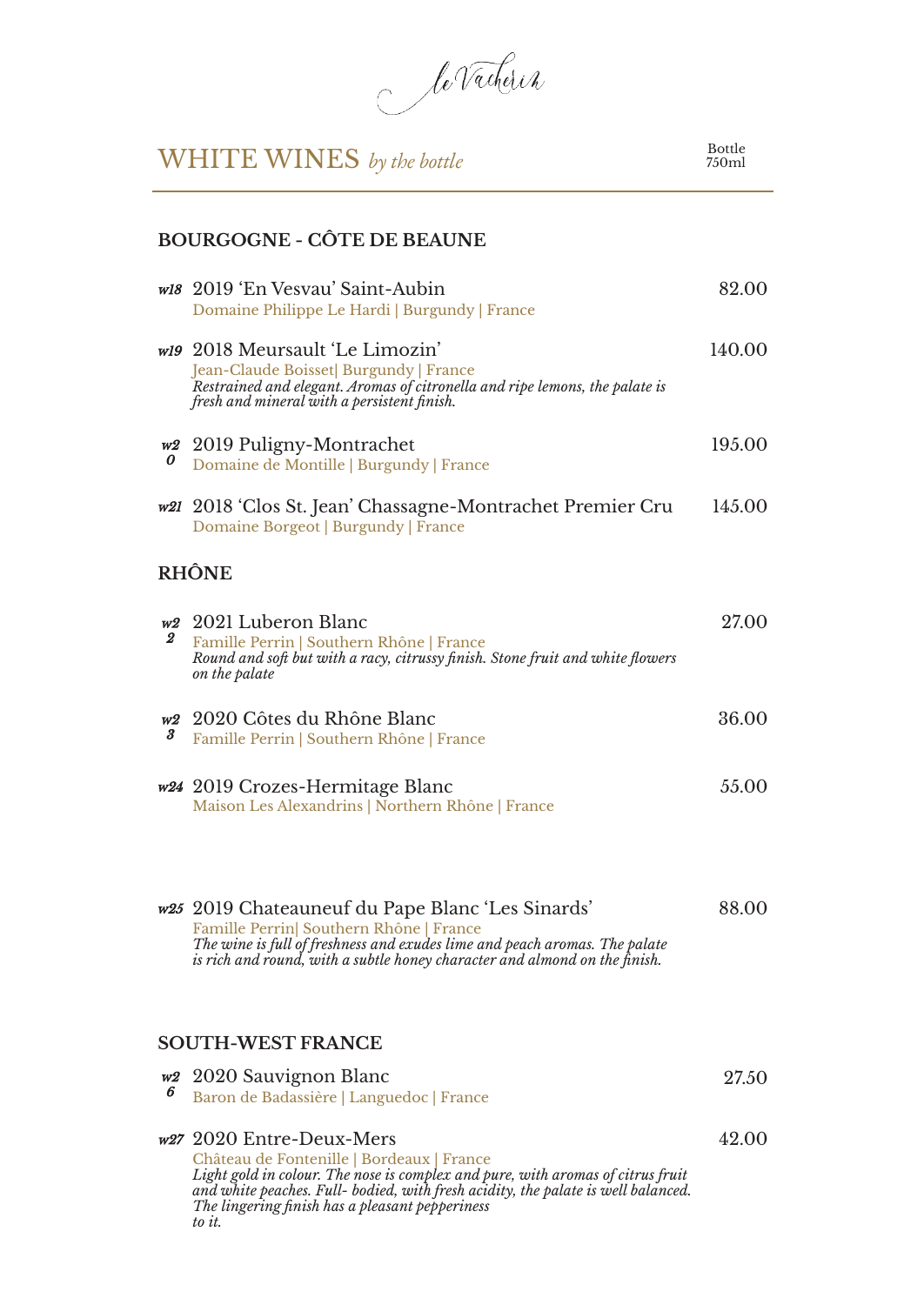le Vacherin

|                        | WHITE WINES by the bottle                                                                                                                                                                      | <b>Bottle</b><br>750ml |
|------------------------|------------------------------------------------------------------------------------------------------------------------------------------------------------------------------------------------|------------------------|
|                        | <b>ENGLAND</b>                                                                                                                                                                                 |                        |
| W2<br>8                | 2020 Pinot Gris<br>Stopham Estate   West Sussex   England                                                                                                                                      | 53.50                  |
| <b>SPAIN</b>           |                                                                                                                                                                                                |                        |
| W2<br>9                | 2020 Albariño 'Silendeiro'<br>Bodegas Gallegas   Rías Baixas   Spain                                                                                                                           | 45.00                  |
| <b>ITALY</b>           |                                                                                                                                                                                                |                        |
| w3<br>0                | 2020 'Terre di Monteforte' Soave Classico<br>Cantina di Monteforte   Veneto   Italy                                                                                                            | 30.00                  |
|                        | <b>SOUTH AFRICA &amp; NEW ZEALAND</b>                                                                                                                                                          |                        |
| w31                    | 2021 Chenin Blanc<br>Liberty   Western Cape   South Africa                                                                                                                                     | 23.50                  |
| w3<br>$\boldsymbol{2}$ | 2021 Sauvignon Blanc<br>Framingham   Marlborough   New Zealand<br>Classic Marlborough Sauvignon with passionfruit and zesty freshness. From<br>one of New Zealand's most sustainable producers | 39.95                  |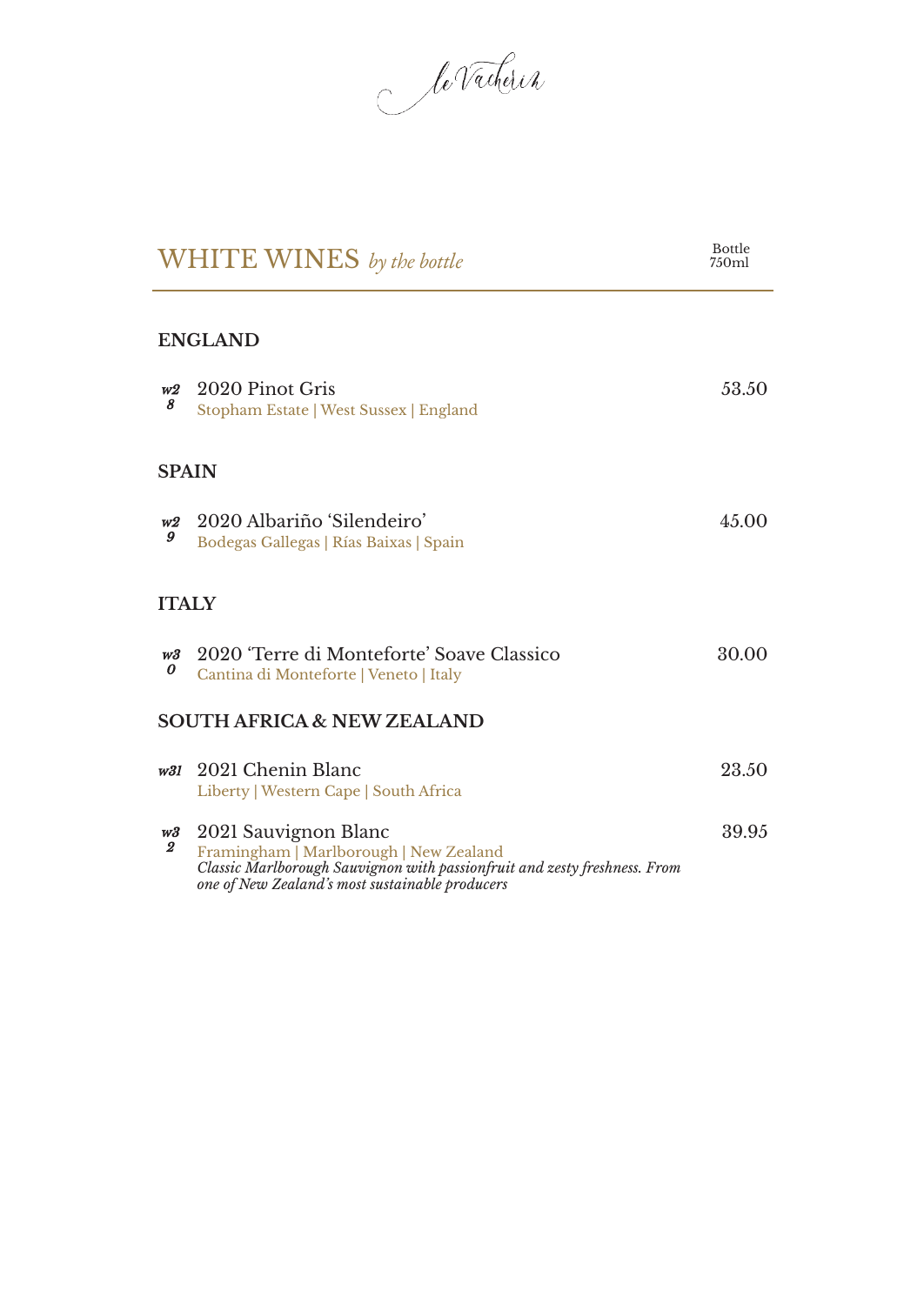le Vacherin

|                                    | <b>ROSÉ WINES</b> by the glass                                                                                                                                                                                      | Glass<br>175ml | Carafe<br>500ml | Bottle<br>750ml        |
|------------------------------------|---------------------------------------------------------------------------------------------------------------------------------------------------------------------------------------------------------------------|----------------|-----------------|------------------------|
|                                    | g11 2020 Syrah Rosé<br>Les Vignes de l'Eglise   Cote de Thau   France<br>Delicate aromas of meadow flowers. Textured, with tangy<br>berry flavours that harmonise with the satisfying spicy<br>notes from Cinsault. | 5.80           |                 | 15.95 23.00            |
|                                    | <i>g12</i> 2021 'Estérelle', Rosé de Provence<br>Château du Rouët   Provence   France                                                                                                                               | 8.95           |                 | 24.95 35.00            |
|                                    | <b>ROSÉ WINES</b> by the bottle                                                                                                                                                                                     |                |                 | <b>Bottle</b><br>750ml |
| rsl                                | 2020 Syrah Rosé<br>Les Vignes de l'Eglise   Cote de Thau   France                                                                                                                                                   |                |                 | 23.00                  |
| rs2                                | -2020 'Estérelle', Rosé de Provence<br>Château du Rouët   Provence   France                                                                                                                                         |                |                 | 35.00                  |
| rs <sup>3</sup> 2020 Sancerre Rosé |                                                                                                                                                                                                                     |                |                 | 48.00                  |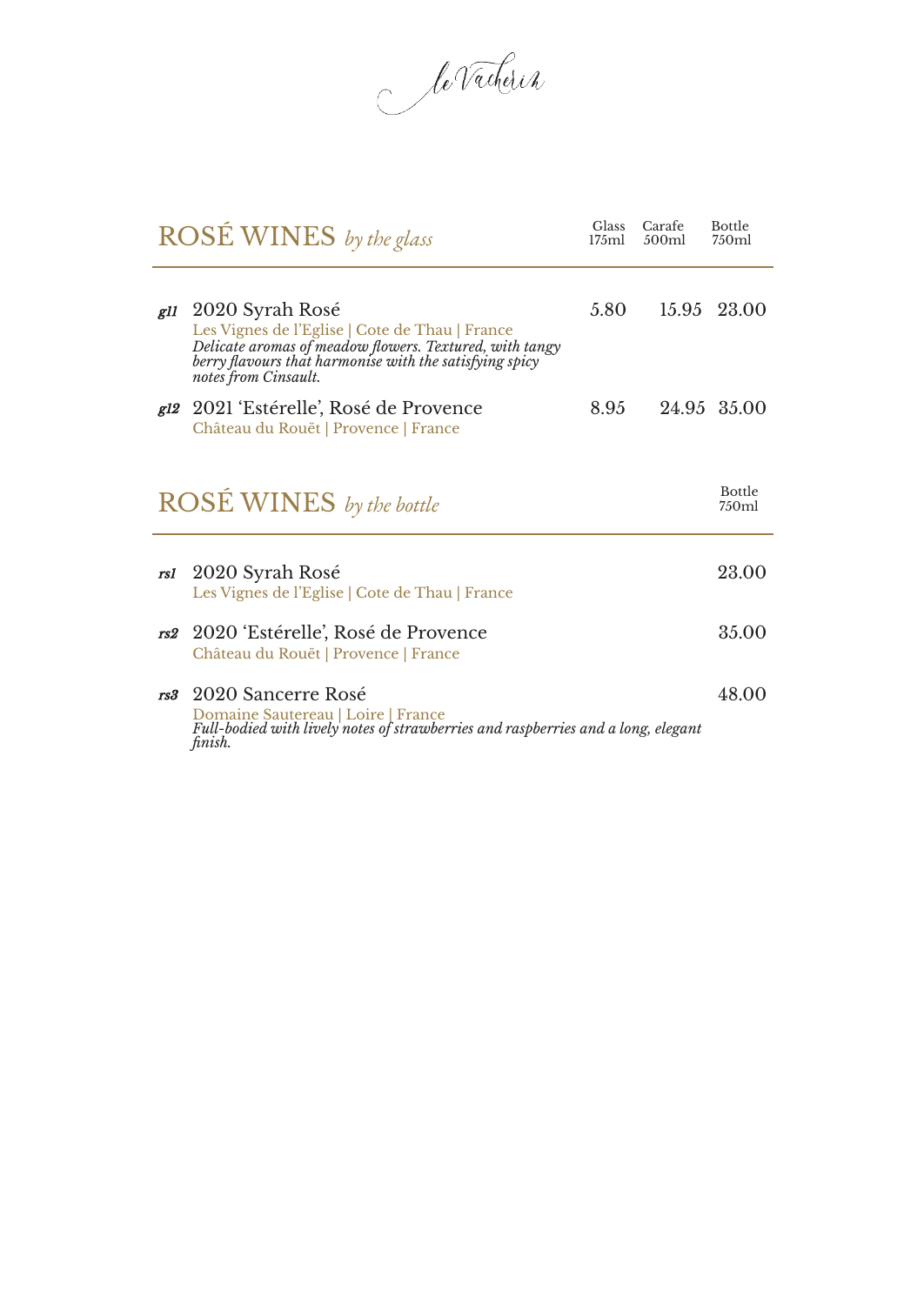le Vacherin

|     | <b>RED WINES</b> by the glass                                                                  | Glass<br>175ml | Carafe<br>500ml | <b>Bottle</b><br>750ml |
|-----|------------------------------------------------------------------------------------------------|----------------|-----------------|------------------------|
| g13 | 2020 Merlot/Grenache<br>Les Vignes de L'Eglise   Languedoc   France                            | 5.20           | 14.50           | 22.50                  |
|     | <i>g</i> 14 2020 Carignan Côtes du Thau<br>Baron de Badassière   Laungeudoc   France           | 5.25           | 15.00           | 23.00                  |
|     | <i>gl<sub>5</sub></i> 2020 Côtes-du-Rhône Rouge<br>Les Terres du Roy   Southern Rhône   France | 6.95           | 19.50           | 31.50                  |
|     | gl <sub>6</sub> 2020 'Les Zazous' Pinot Noir<br>Domaine la Croix Gratoit   Languedoc   France  | 7.25           | 20.00           | 36.00                  |
|     | g <sup>17</sup> 2018 TAberadou' Cinsault<br>Boulevard Napoléon   Languedoc   France            | 9.75           | 30.50           | 41.00                  |
| g18 | 2020 Morgon 'Cote du Py'<br>Jean-Marc Burgaud   Beaujolais   France                            | 10.95          | 36.95           | 51.00                  |
|     | g19 2018 Saint-Georges Saint-Emilion<br>Château Macquin   Bordeaux   France                    | 11.95          | 40.95           | 55.00                  |

Bottle 150cl

## RED WINES *by magnum*

| m <sup>3</sup> 2019 Côtes du Rhône<br>Famille Perrin   Southern Rhône   France | 60.OO   |
|--------------------------------------------------------------------------------|---------|
| m4 2015 Haut-Médoc<br>Château Larose Perganson   Bordeaux   France             | 11.5 QQ |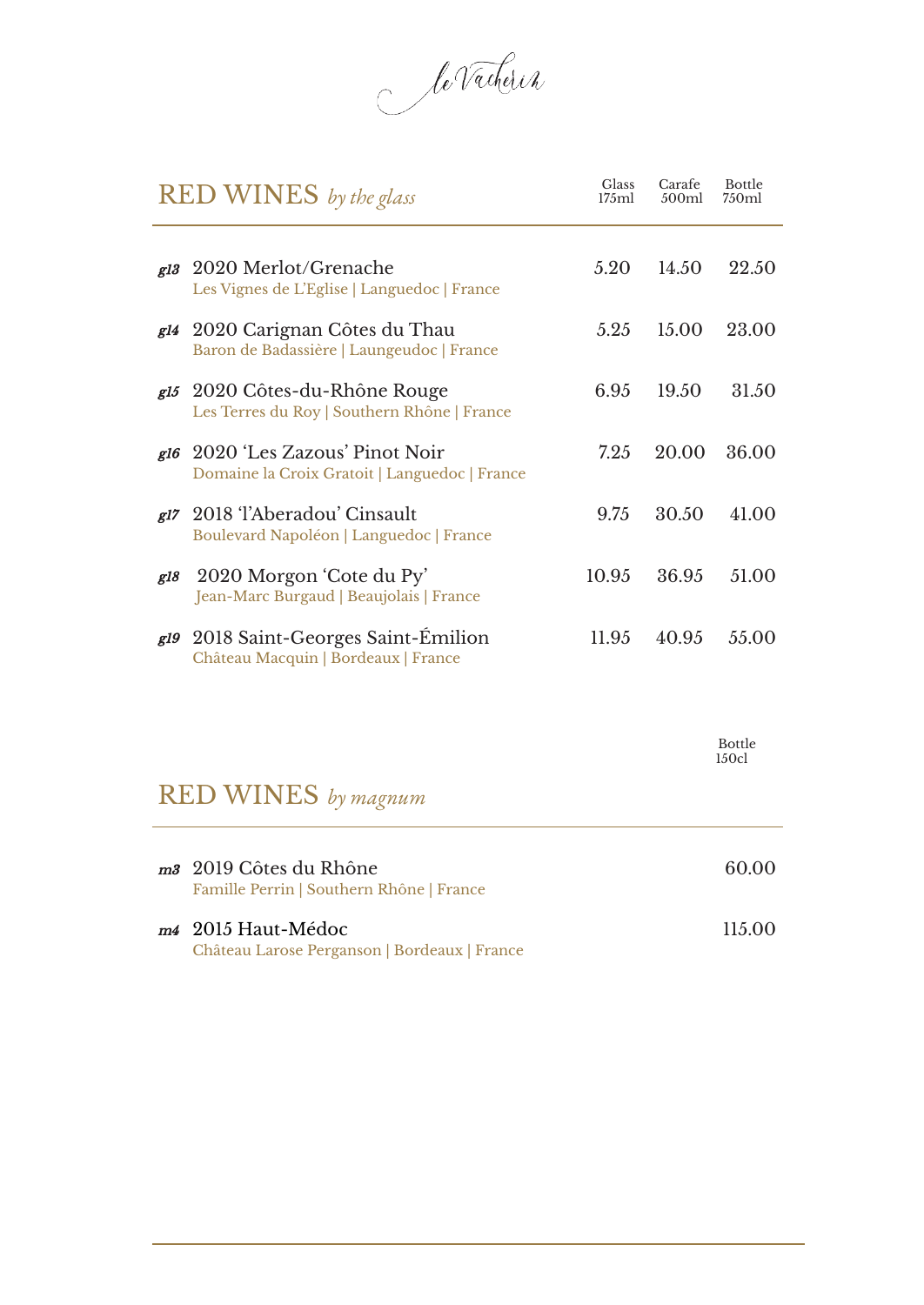le Vacherin

Bottle 750ml

## RED WINES *by the bottle*

#### **BOURGOGNE**

| rl | 2020 Bourgogne Pinot Noir 'Les Ursulines'<br>Jean-Claude Boisset   Burgundy   France<br>From old vines in the Côte de Nuits, which produce high quality and low<br>yields. Juicy red fruits and sweet spice are well-balanced with bright acidity<br>and round, silky tannins.               | 54.00  |
|----|----------------------------------------------------------------------------------------------------------------------------------------------------------------------------------------------------------------------------------------------------------------------------------------------|--------|
| r2 | 2019 'Les Puillets' Mercurey Premier Cru<br>Domaine Philippe Le Hardi   Burgundy   France                                                                                                                                                                                                    | 68.00  |
| r3 | 2020 'Les Beaumonts' Chorey-Lès-Beaune<br>Jean-Claude Boisset   Burgundy   France<br>The wine is a lovely dark red colour with ruby reflections. Delicate aromas<br>of dried rose petals, red berries and spices on the nose. The palate is bold,<br>with fine tannins and a lovely finesse. | 78.00  |
| r4 | 2020 Gevrey-Chambertin<br>Jane Eyre   Burgundy   France                                                                                                                                                                                                                                      | 140.00 |
| r5 | 2018 'Les Valozières' Aloxe-Corton Premier Cru<br>Domaine Chevalier   Burgundy   France                                                                                                                                                                                                      | 160.00 |
| r6 | 2018 'Nuits-Saint-Georges `Le Coteau des Bois`<br>Jean-Claude Boisset   Burgundy   France                                                                                                                                                                                                    | 160.00 |
| r7 | 2017 Chambolle Musigny<br>George Glantenay   Burgundy   France                                                                                                                                                                                                                               | 180.00 |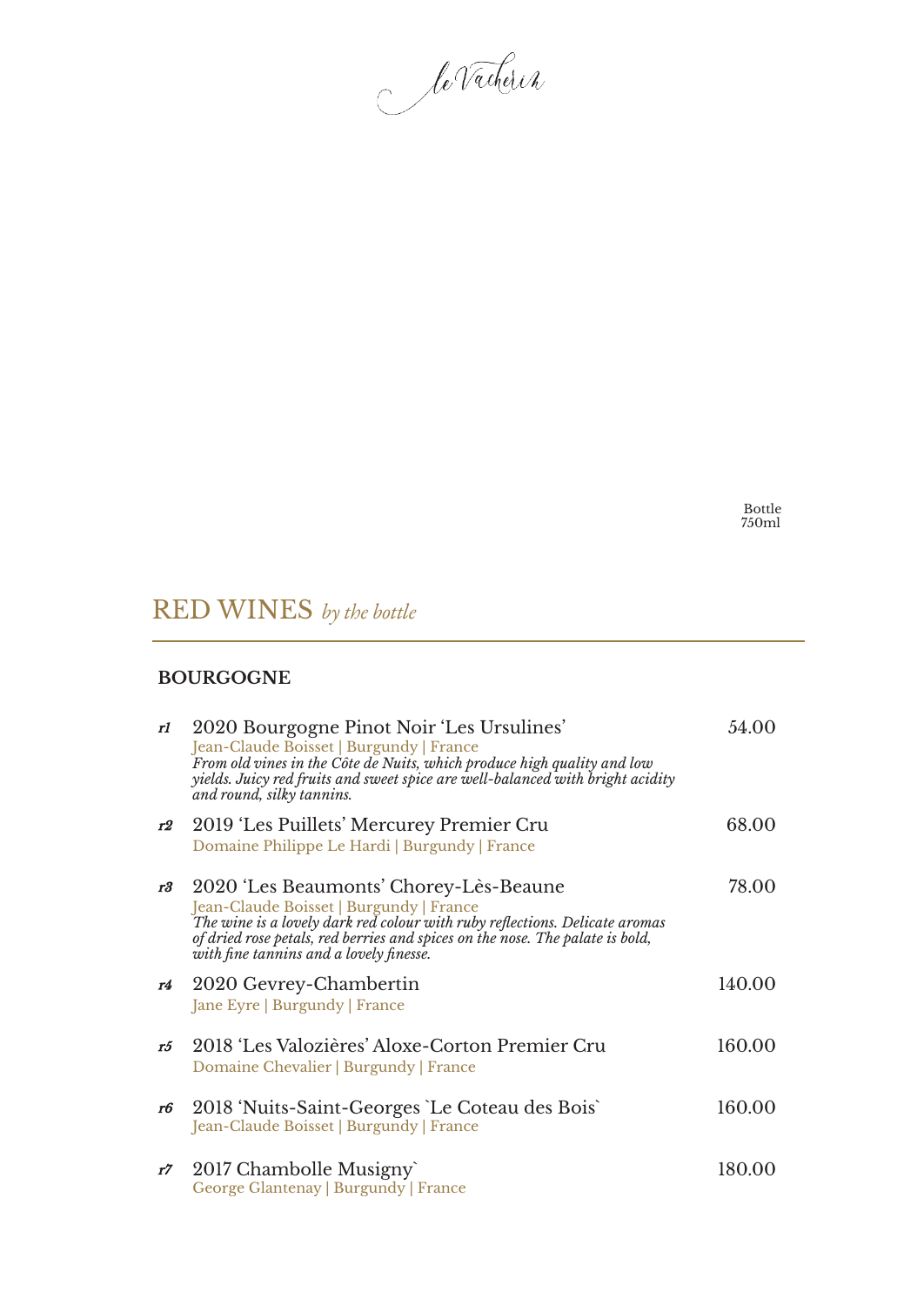le Vacherin

#### **ROUSSILLON**

#### r8 2018 Calcinaires Rouge IGP Côtes Catalanes Domaine Gauby | Roussillon | France *Syrah/ Mourvedre blend from an iconic family-owned estate. Grapes are farmed organically from ancient vines giving incredible depth, complexity and finesse.*

58.00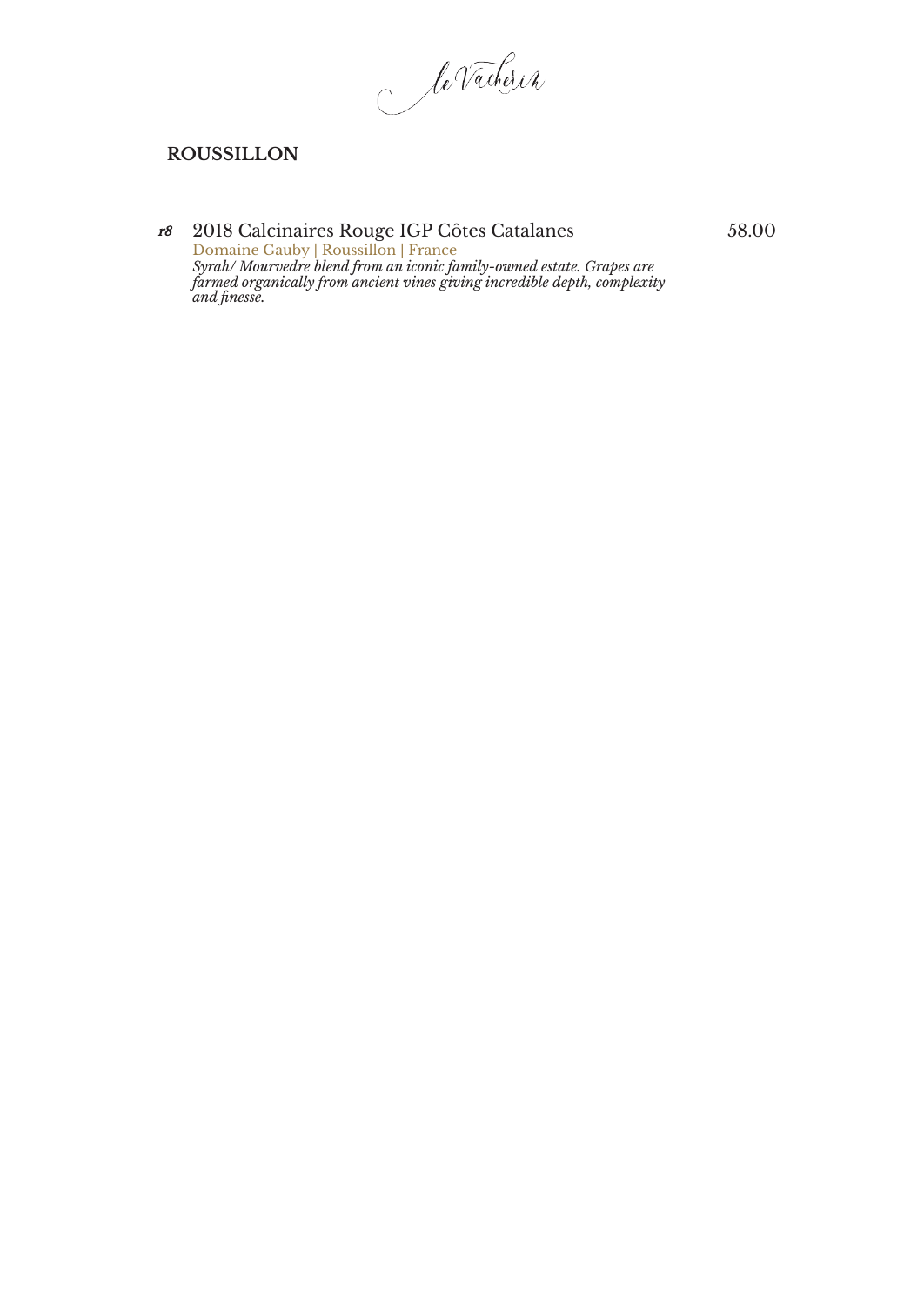le Vacherin

#### Bottle 750ml

### **BEAUJOLAIS**

| r9  | 2020 Beaujolais Villages<br>Dominique Morel   Beaujolais   France                                                                                                                                                                                                             | 34.00 |
|-----|-------------------------------------------------------------------------------------------------------------------------------------------------------------------------------------------------------------------------------------------------------------------------------|-------|
|     | r10 2020 Fleurie<br>Dominique Morel   Beaujolais   France                                                                                                                                                                                                                     | 43.50 |
| rll | 2020 Morgon 'Cote du Py'<br>Jean-Marc Burgaud   Beaujolais   France<br>From a legendary cult producer, this Morgon has intense aromas of fresh red<br>cherry and plum fruit and a rich and deeply concentrated palate with<br>finely-tuned tannins and a long mineral finish. | 51.00 |
|     | r <sup>12</sup> 2019 Moulin-à-Vent<br>Château Moulin-à-Vent   Beaujolais   France<br>The vineyard where these grapes are sourced used to be the most prized (and<br>expensive) in Europe. A Beaujolais of immense power, structure and complexity.                            | 59.00 |
|     | <b>SOUTH-WEST FRANCE</b>                                                                                                                                                                                                                                                      |       |
| r13 | 2016 Cahors Malbec<br>Château de Chambert   Cahors   France                                                                                                                                                                                                                   | 58.00 |
|     | <b>LOIRE</b>                                                                                                                                                                                                                                                                  |       |
| r14 | 2019 Chinon<br>Château Coudray-Montpensier   Loire   France                                                                                                                                                                                                                   | 43.00 |

r15 2019 Saumur Champigny 'Les Poyeux' Château Coudray-Montpensier | Loire | France 57.00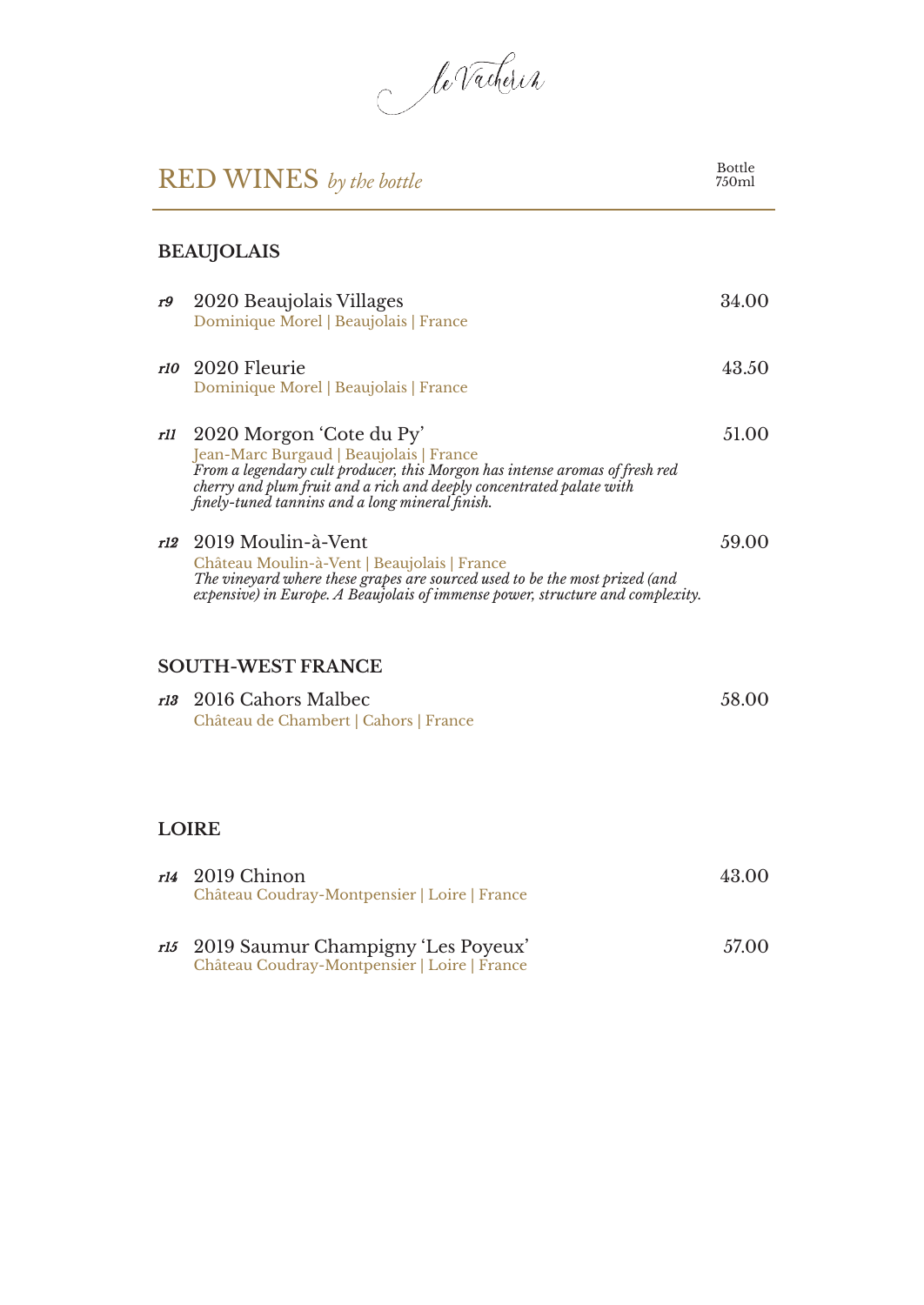le Vacherin

#### Bottle 750ml

### **RHÔNE**

|     | rt6 2020 Côtes-du-Rhône Rouge<br>Les Terres du Roy   Southern Rhône   France                                                                                                                                                                                           | 31.50  |
|-----|------------------------------------------------------------------------------------------------------------------------------------------------------------------------------------------------------------------------------------------------------------------------|--------|
|     | r <sup>17</sup> 2020 Ventoux Rouge<br>Famille Perrin   Southern Rhône   France<br>The nose is enticing with notes of red fruit and morello cherries. The palate has<br>refreshing acidity and it well-balanced with juicy fruit flavours and soft, plush<br>tannins.   | 32.50  |
| rl8 | 2016 Lirac<br>Moulin des Chênes   Southern Rhône   France                                                                                                                                                                                                              | 43.00  |
| rl9 | 2020 Crozes-Hermitage Rouge<br>Maison Les Alexandrins   Northern Rhône   France                                                                                                                                                                                        | 53.50  |
|     | r <sub>20</sub> 2019 Vacqueyras<br>Famille Perrin   Southern Rhône   France                                                                                                                                                                                            | 55.00  |
|     | $r21$ 2018 Gigondas<br>Domaine des Bosquets   Southern Rhône   France                                                                                                                                                                                                  | 65.00  |
|     | r22 2012 Vinsobres 'Les Hauts de Julien'<br>Famille Perrin   Southern Rhône   France<br>This offers thrilling notes of smoked dark fruits, pepper, meats, graphite and<br>minerality to go with a full-bodied, focused, concentrated and serious feel on the<br>palate | 98.00  |
|     | <i>r23</i> 2009 Châteauneuf-du-Pape Rouge<br>Château de Beaucastel   Southern Rhône   France                                                                                                                                                                           | 159.00 |
|     | <b>LANGUEDOC</b>                                                                                                                                                                                                                                                       |        |
|     | r <sup>24</sup> 2020 Merlot/Grenache IGP Pays d'Oc<br>Les Vignes de L'Eglise   Languedoc   France                                                                                                                                                                      | 22.50  |
|     | r <sup>25</sup> 2020 Carignan Côtes de Thau<br>Baron de Badassière   Languedoc   France                                                                                                                                                                                | 23.00  |
|     | r26 2020 'Les Zazous' Pinot Noir IGP Pays d'Oc<br>Domaine la Croix Gratiot   Languedoc   France                                                                                                                                                                        | 36.00  |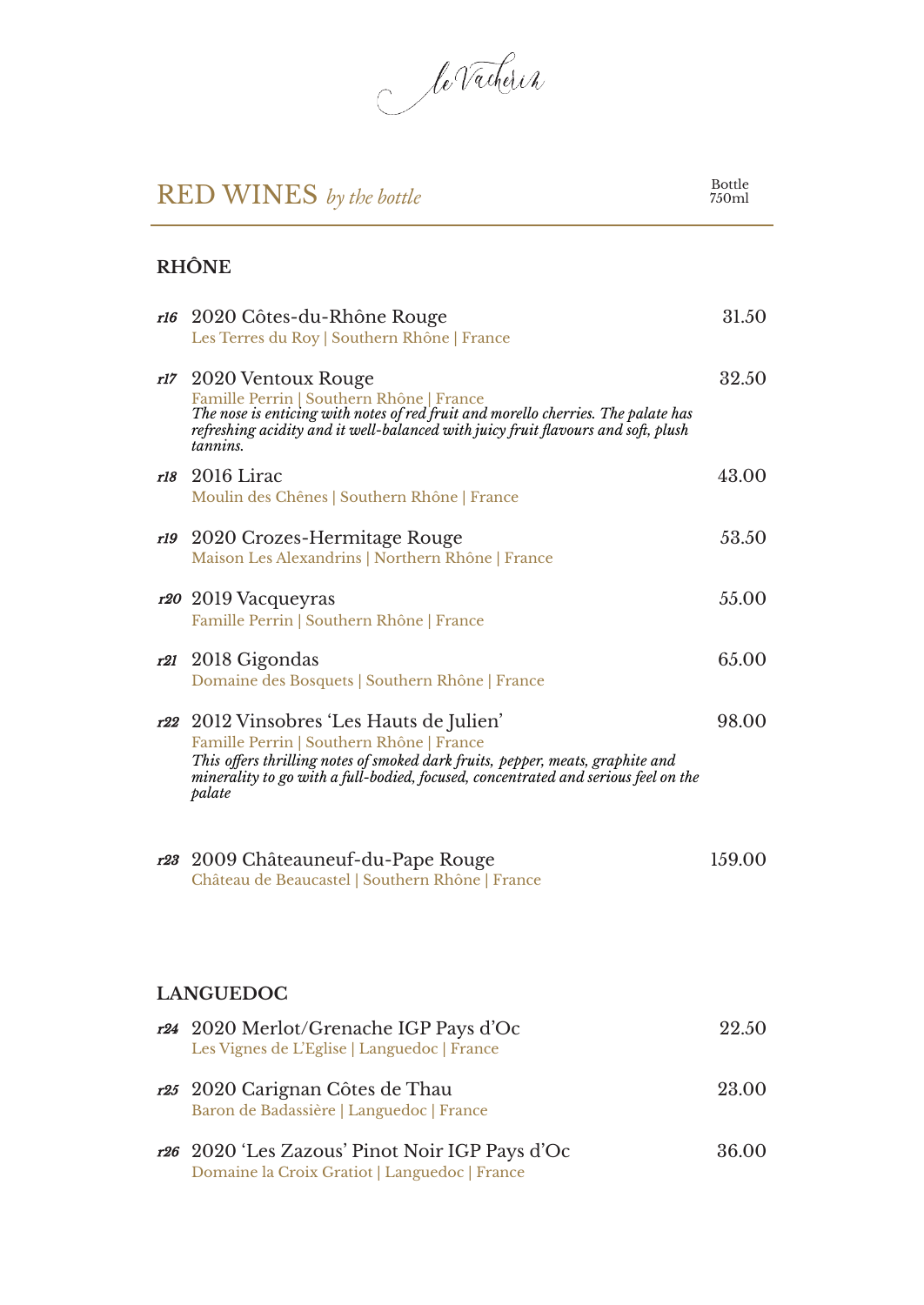le Vacherin

r27 2018 'L'Aberadou' Cinsault Boulevard Napoléon | Languedoc | France *A perfumed Cinsault with hints of purple flowers on the palate, grippy tannins and delicate top notes that give it finesse.*

41.00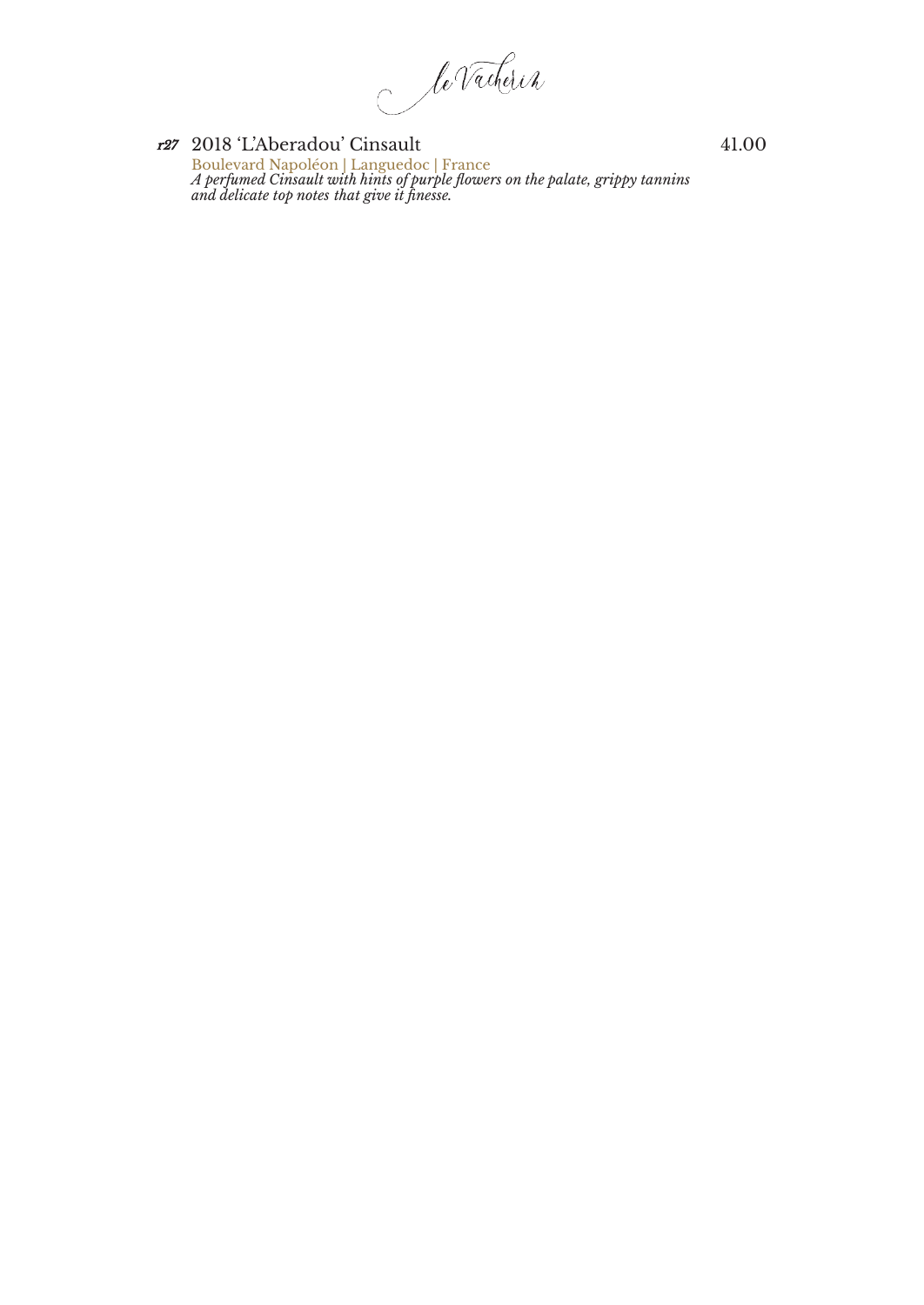le Vacherin

r28 2019 Château de Fontenille Bordeaux Rouge

**BORDEAUX**

#### Bottle 750ml

33.00

#### France r29 2018 'Mahon-Laville Bordeaux Supérieur' Château Mahon-Laville | Bordeaux | France 41.00 r30 2016 'Les Hauts de Perganson' Château Larose Perganson | Bordeaux | France *The parcels used to produce the Chateau Larose 'Les Hauts de Perganson' are in the heart of the Château Trintaudon estate which sits on the borders of the Pauillac and St Julien Appellations, with a very similar climate and soil profile to its neighbour Château Latour. The vines are between 15 and 20 years old.* 43.00 r31 2015 Château Mouras Graves Bordeaux | France 46.00 r32 2018 Château Macquin Saint-Georges Saint-Émilion Bordeaux | France 55.00 r33 2019 Château Tour de Capet Saint-Émilion Grand Cru Château Capet-Guillier | Bordeaux | France 75.00 r34 2013 Château Capbern Saint-Éstephe Bordeaux | France *A beautifully balanced wine. It has all the hallmarks you would expect from a St. Estèphe, with charming cassis fruit and structured but not drying tannins. It is drinking very well now, but can be laid down for many years.* 76.00 r35 2015 Margaux 'Vivens' Château Durfort-Vivens | Bordeaux | France *A multi-nuanced Margaux with intense aromas of cassis and blackberries, with a well-structured body, polished tannins and delicate layers of oak.* 108.00 r36 2017 Pomerol Château Petit-Village | Bordeaux | France 140.00 r37 2014 Reserve de la Comtesse Pauillac Château Pichon Lalande | Bordeaux | France 175.00 r38 2012 Saint-Julien 235.00

Château Leoville Barton | Bordeaux | France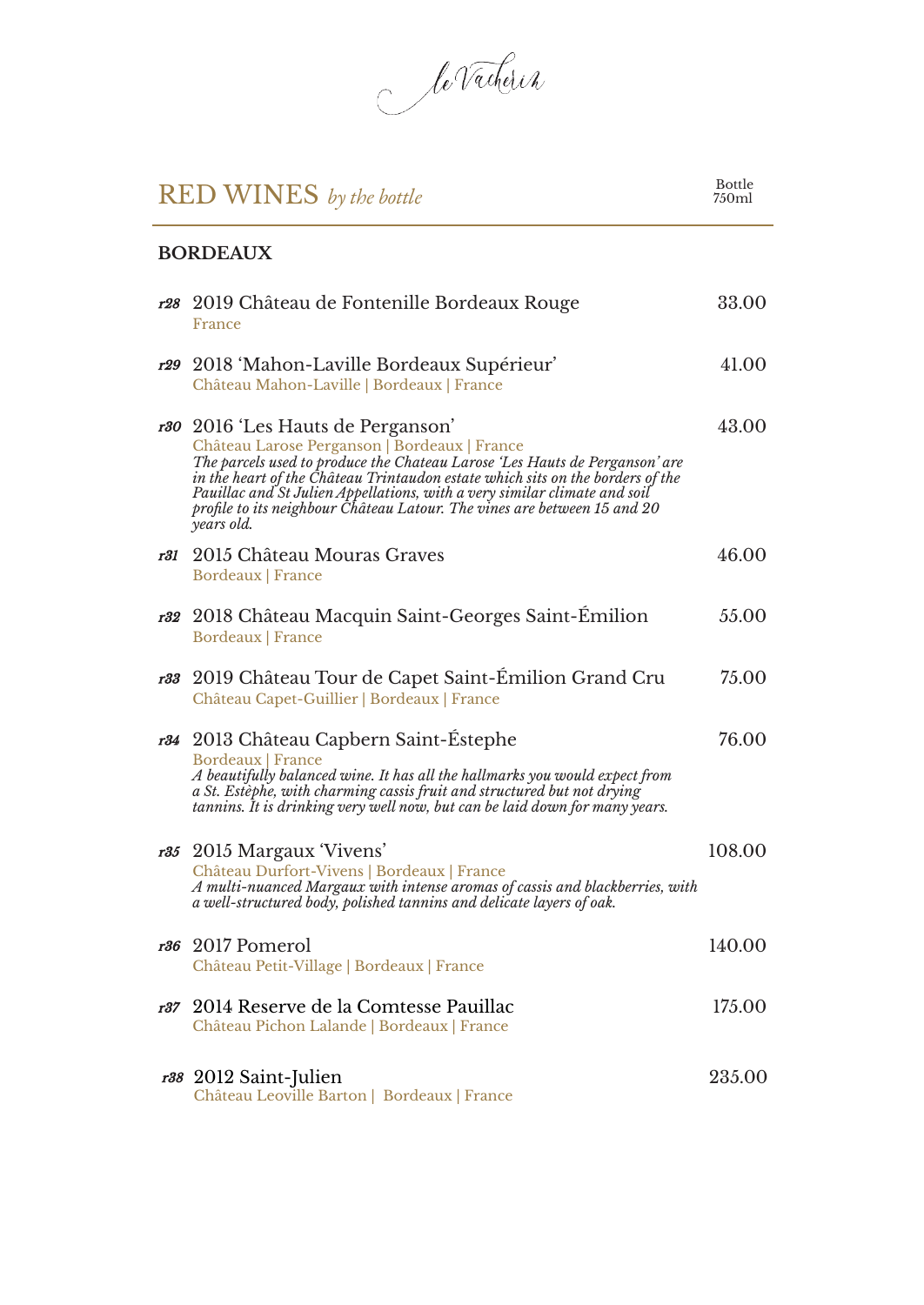le Vacherin

Bottle 750ml

#### **ITALY**

| r40 2019 Montepulciano d'Abruzzo<br>Il Faggio   Tuscany   Italy                                                                                                                                                                                                                                                 | 27.50  |
|-----------------------------------------------------------------------------------------------------------------------------------------------------------------------------------------------------------------------------------------------------------------------------------------------------------------|--------|
| r <sup>41</sup> 2019 Organic Chianti<br>Poggiotondo   Tuscany   Italy                                                                                                                                                                                                                                           | 36.50  |
| 142 2020 Barbera d'Alba<br>Massolino   Piemonte   Italy                                                                                                                                                                                                                                                         | 58.00  |
| r <sup>43</sup> 2018 'Le Albe' Barolo<br>G.D. Vajra   Piemonte   Italy<br>Shiny ruby red in colour. Aromas of red fruits and plums combine with floral<br>notes, pine needles and brushwood. 'Le Albe' is a harmony of sophisticated and<br>delicate flavours supported by ripe tannins and an elegant acidity. | 105.00 |

| 144 2015 Brunello di Montalcino                                                                                                                                | 2.50.0 |
|----------------------------------------------------------------------------------------------------------------------------------------------------------------|--------|
| Biondi Santi   Tuscany   Italy                                                                                                                                 |        |
| A fantastic vintage from the original and arguably greatest Brunello producer.<br>Focussed and powerful with a good structure and hints of dried cherry, prune |        |
| and leather                                                                                                                                                    |        |

#### **SPAIN**

| r <sup>45</sup> 2018 Rioja Crianza | 37.00 |
|------------------------------------|-------|
| Bodegas LAN   Rioja   Spain        |       |
|                                    |       |

### **PORTUGAL**

| <i>r46</i> 2017 Ouinta da Leda                                                                                                                                                                                                                            | 95.00 |
|-----------------------------------------------------------------------------------------------------------------------------------------------------------------------------------------------------------------------------------------------------------|-------|
| Casa Ferreirinha   Douro   Portugal<br>Intense and complex aromas include notes of red and black berries,<br>balsamic hints, resin and cedar wood. Subtle menthol and spicy notes such<br>as black pepper and cocoa are the result of careful maturation. |       |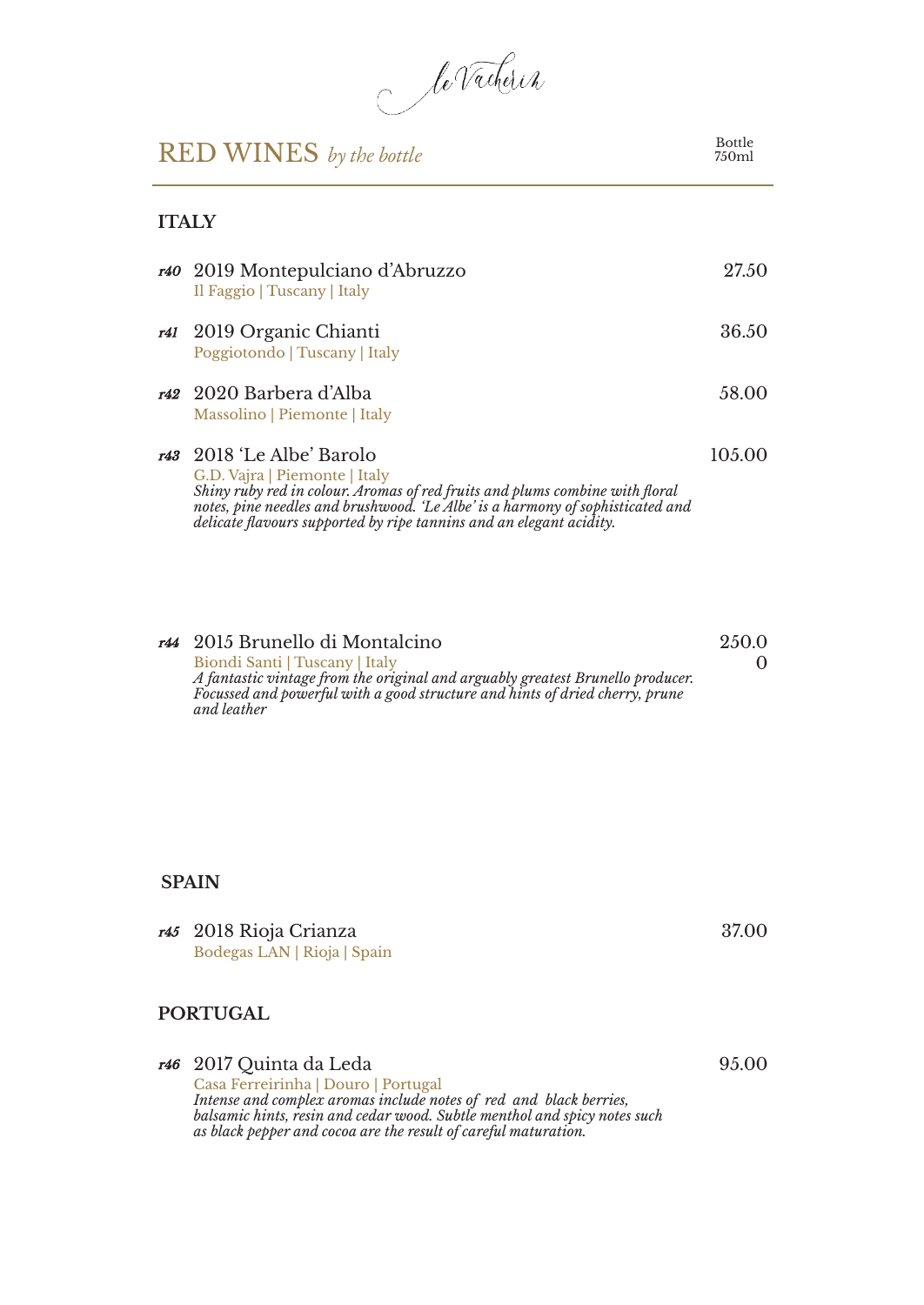le Vacherin

#### **ANTIPODEAN**

|  | r47 2018 'Lioness of McLaren Vale' Shiraz<br>Dandelion Vineyards   McLaren Vale   Australia       | 38.00 |
|--|---------------------------------------------------------------------------------------------------|-------|
|  | r48 2018 Pinot Noir<br>Tinpot Hut   Marlborough   New Zealand                                     | 43.00 |
|  | SOUTH AMERICA                                                                                     |       |
|  | r <sub>49</sub> 2019 Clasico' Malbec<br>Kaiken   Mendoza   Argentina                              | 30.00 |
|  | r <sub>50</sub> 2020 Tradition Réserve' Carménère<br>Château Los Boldos   Cachapoal Andes   Chile | 30.00 |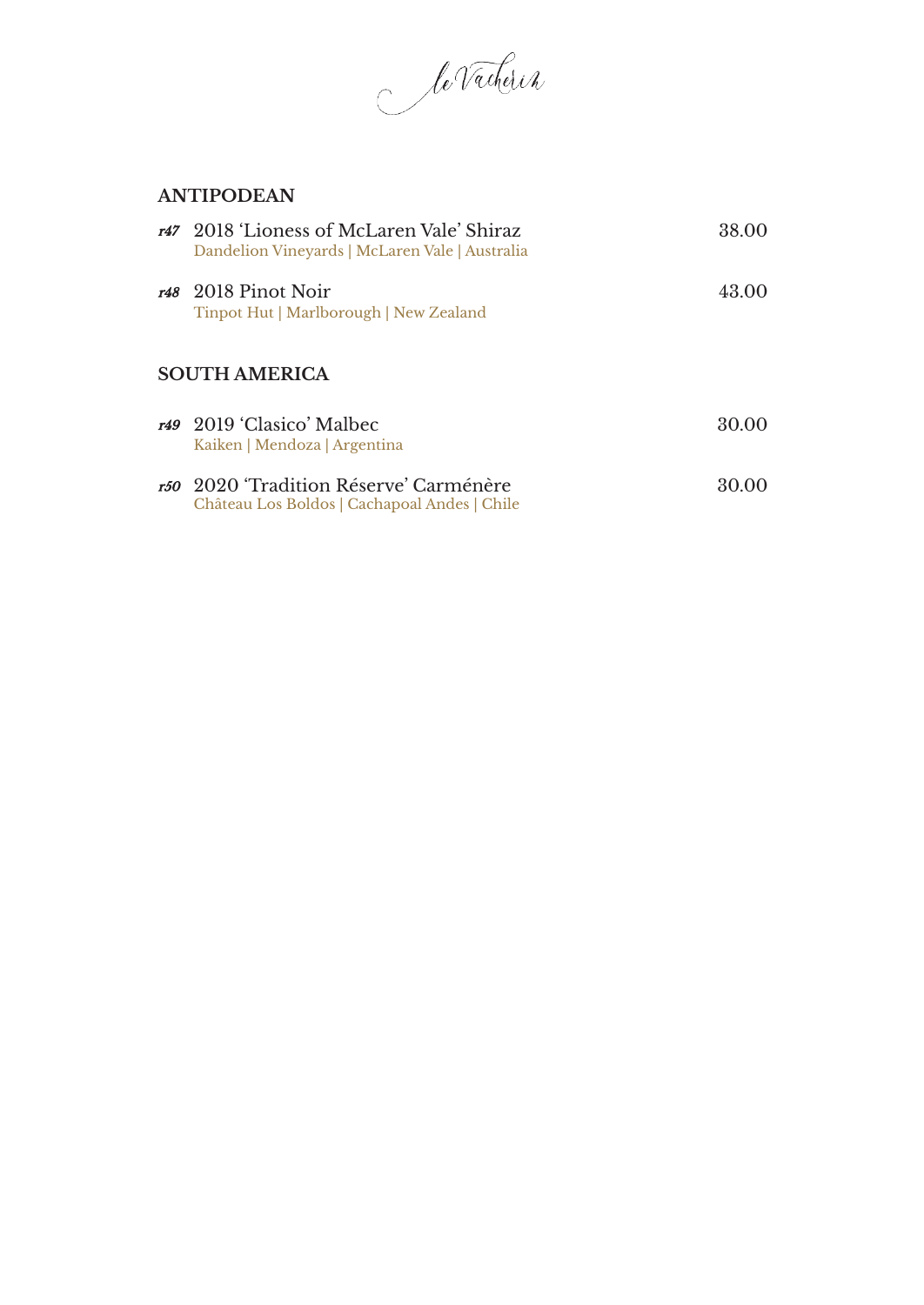le Vacherin

| <b>LES VINS DE DESSERT</b>                                                                                                                                                                                                                                                  | Glass<br>75ml | <b>Bottle</b><br>750ml |
|-----------------------------------------------------------------------------------------------------------------------------------------------------------------------------------------------------------------------------------------------------------------------------|---------------|------------------------|
| 2018 Jurançon Doux (75cl bottle)<br>Domaine Laguilhon   Jurançon   France                                                                                                                                                                                                   | 6.50          | 48.00                  |
| 2018 Sauternes (37.5cl bottle)<br>Ginestet   Bordeaux   France<br>Rich in honey and sweet floral tones with hints of citrus marmalade.<br>The palate is rich and smooth with similar sweet floral and honeyed<br>apricot flavours with a faintly citrus note in the finish. | 8.50          | 36.50                  |
| 2019 Muscat (37.5cl bottle)<br>Domaine l'Ermitage   France                                                                                                                                                                                                                  | 7.50          | 31.50                  |
| 2017 'Tesauro' Recioto della Valpolicella (50cl bottle)<br>Corte Giara   Veneto   Italy                                                                                                                                                                                     | $\bf{0}$      | 09.5 60.00             |
| 2011 Rheingau Riesling Auslese (37.5cl bottle)<br>Schloss Vollrads   Rheingau   Germany                                                                                                                                                                                     | 11.50         | 80.00                  |
| 2018 Ice Wine (37.5cl bottle)<br>Inniskillin   Niagara   Canada                                                                                                                                                                                                             | 32.5<br>0     | 115.00                 |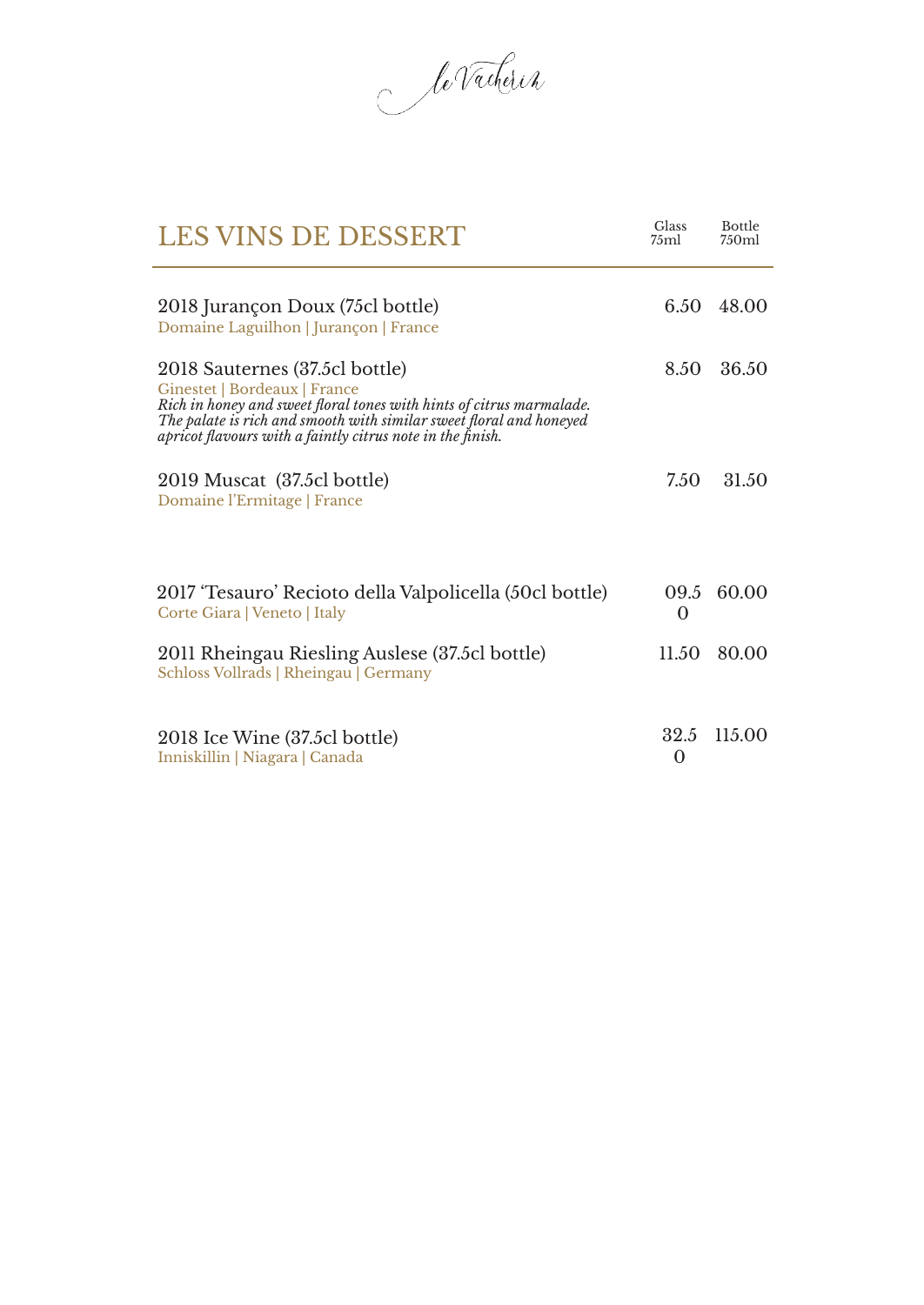le Vacherin

| <b>LIQUORS</b>                                         | Glass<br>50ml              |
|--------------------------------------------------------|----------------------------|
| Campari                                                | 6.95                       |
| Dubonnet                                               | 6.95                       |
| Martini Bianco                                         | 6.95                       |
| Martini Extra Dry                                      | 6.95                       |
| Martini Rosso                                          | 6.95                       |
| Tio Pepe                                               | 6.95                       |
| Amontillado Medium                                     | 6.95                       |
| Pimm's                                                 | 6.95                       |
| <b>PORTO</b>                                           | Glass Bottle<br>75ml 750ml |
| <b>Founders Reserve</b><br>Sandeman   Douro   Portugal | 3.95<br>39.00              |
| Tawny 10 years Old<br>Sandeman   Douro   Portugal      | 5.95<br>59.00              |
| 1999 VAU Vintage<br>Sandeman   Douro   Portugal        | 7.50<br>70.00              |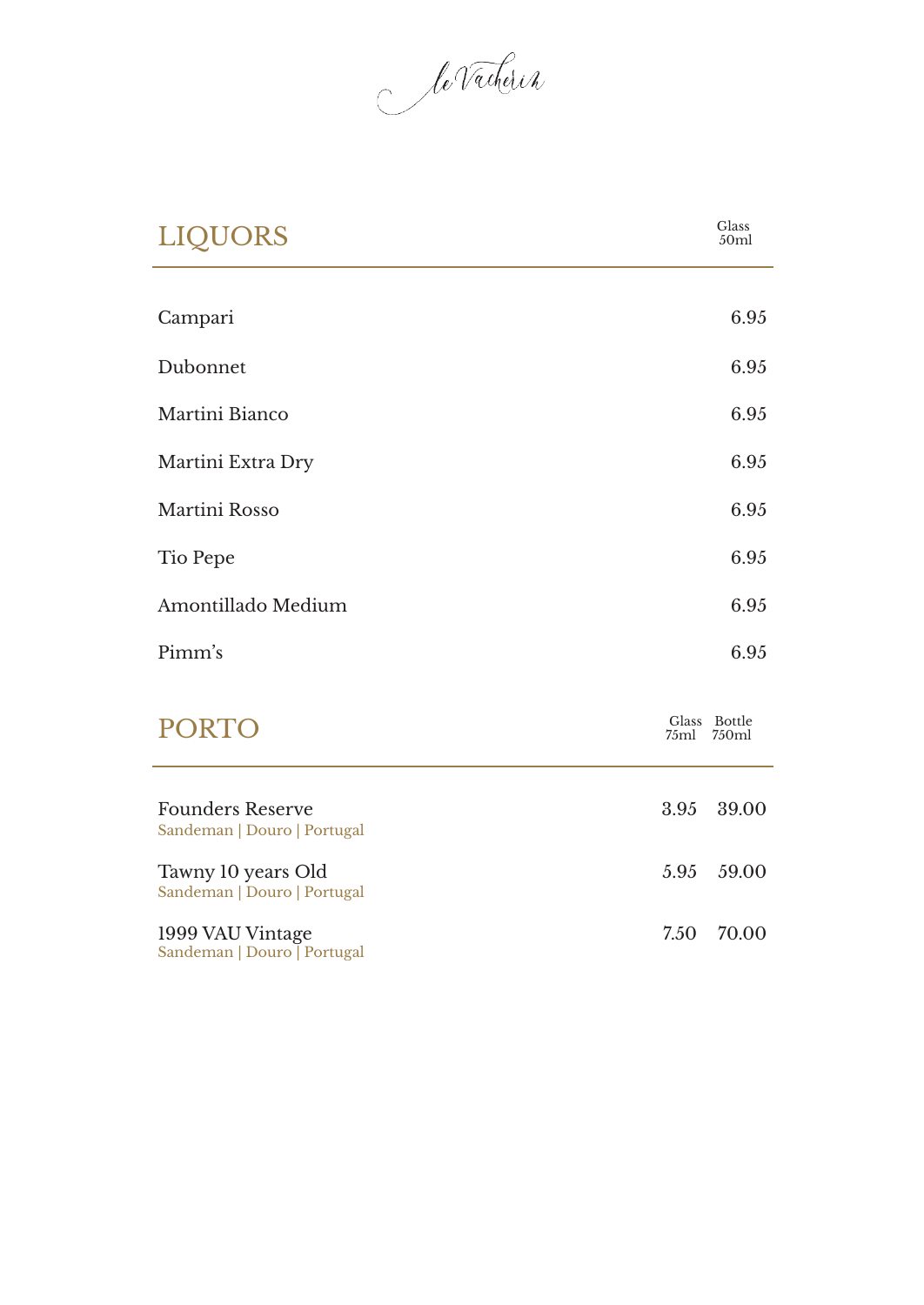le Vacherin

| COGNAC/ARMAGNAC                                               | Glass<br>50 <sub>ml</sub> |
|---------------------------------------------------------------|---------------------------|
| Premières Saveurs 6 Carats Cognac<br>Léopold Gourmel   France | 8.50                      |
| Single 8 Years Old Armagnac<br>Samalens   France              | 8.60                      |
| 'Âge du Fruit' 10 Carats Cognac<br>Léopold Gourmel   France   | 9.95                      |
| 1995 Vintage Armagnac<br>Samalens   France                    | 14.95                     |
| Hermitage, Fins Bois, Vintage 1970<br>Hermitage  France       | 50.00                     |
| <b>SINGLE MALT</b>                                            | Glass<br>50 <sub>ml</sub> |
| Glenfiddich 12 yrs old                                        | 7.95                      |
| Talisker 10 yrs old                                           | 7.95                      |
| Laphroaig 10 yrs old                                          | 7.95                      |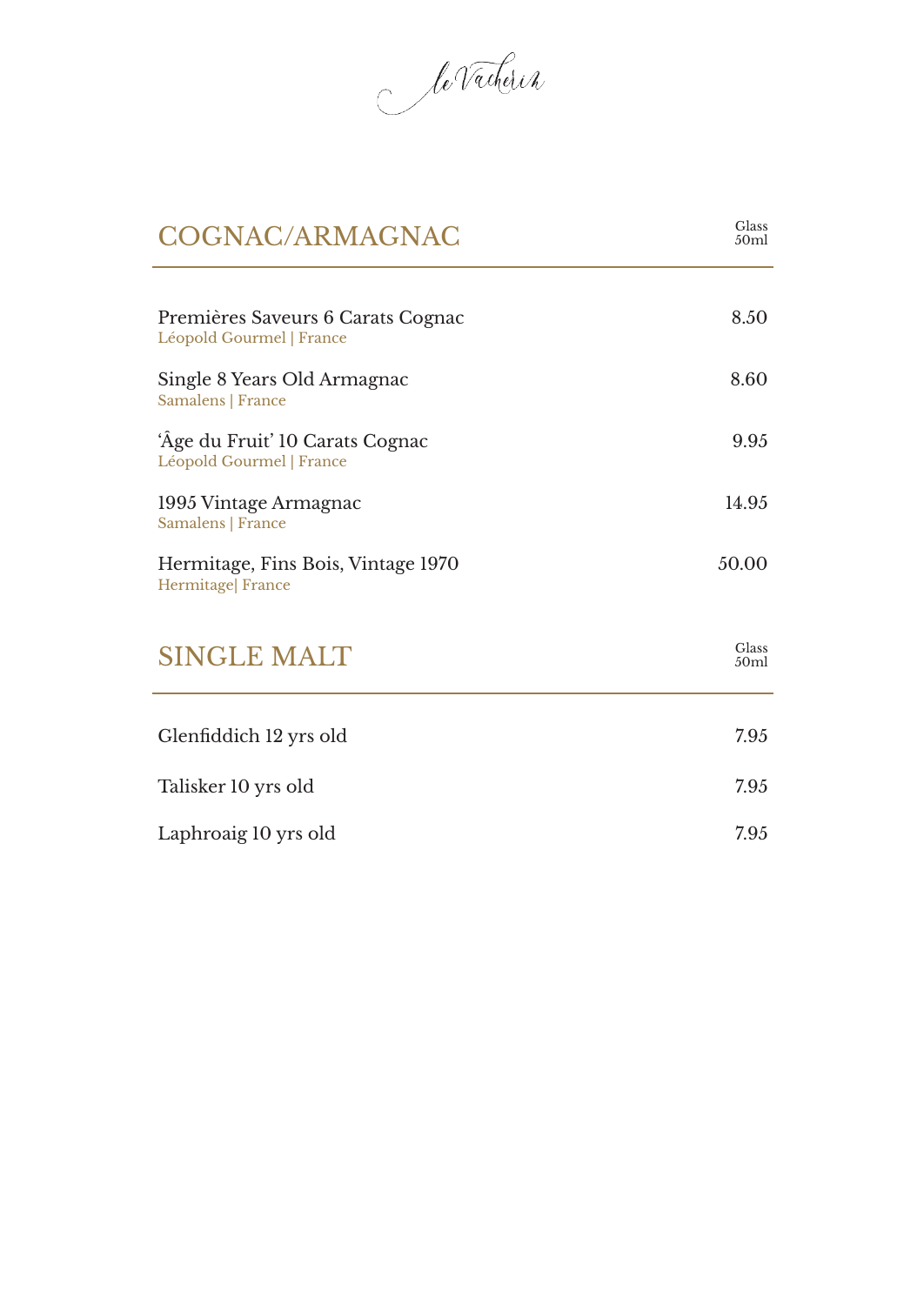le Vacherin

## LES CAFÉS ET LES THÉS

| Filter coffee/decaf   | 3.95 |
|-----------------------|------|
| Espresso/decaf        | 3.00 |
| Double espresso/decaf | 3.95 |
| Cappuccino/decaf      | 3.95 |
| Latte/decaf           | 3.95 |
| Macchiato/decaf       | 3.50 |
| English breakfast tea | 3.50 |
| Earl grey tea         | 3.50 |
| Camomile tea          | 3.50 |
| Peppermint tea        | 3.50 |
| Fresh mint tea        | 3.50 |

### LES POUSSE CAFÉS

| Irish coffee (Jameson)      | 7.50 |
|-----------------------------|------|
| French coffee (Cognac)      | 7.50 |
| Mexican coffee (Kahlua)     | 7.50 |
| Jamaican coffee (Tia-Maria) | 7.50 |
| Italian coffee (Amaretto)   | 7.50 |